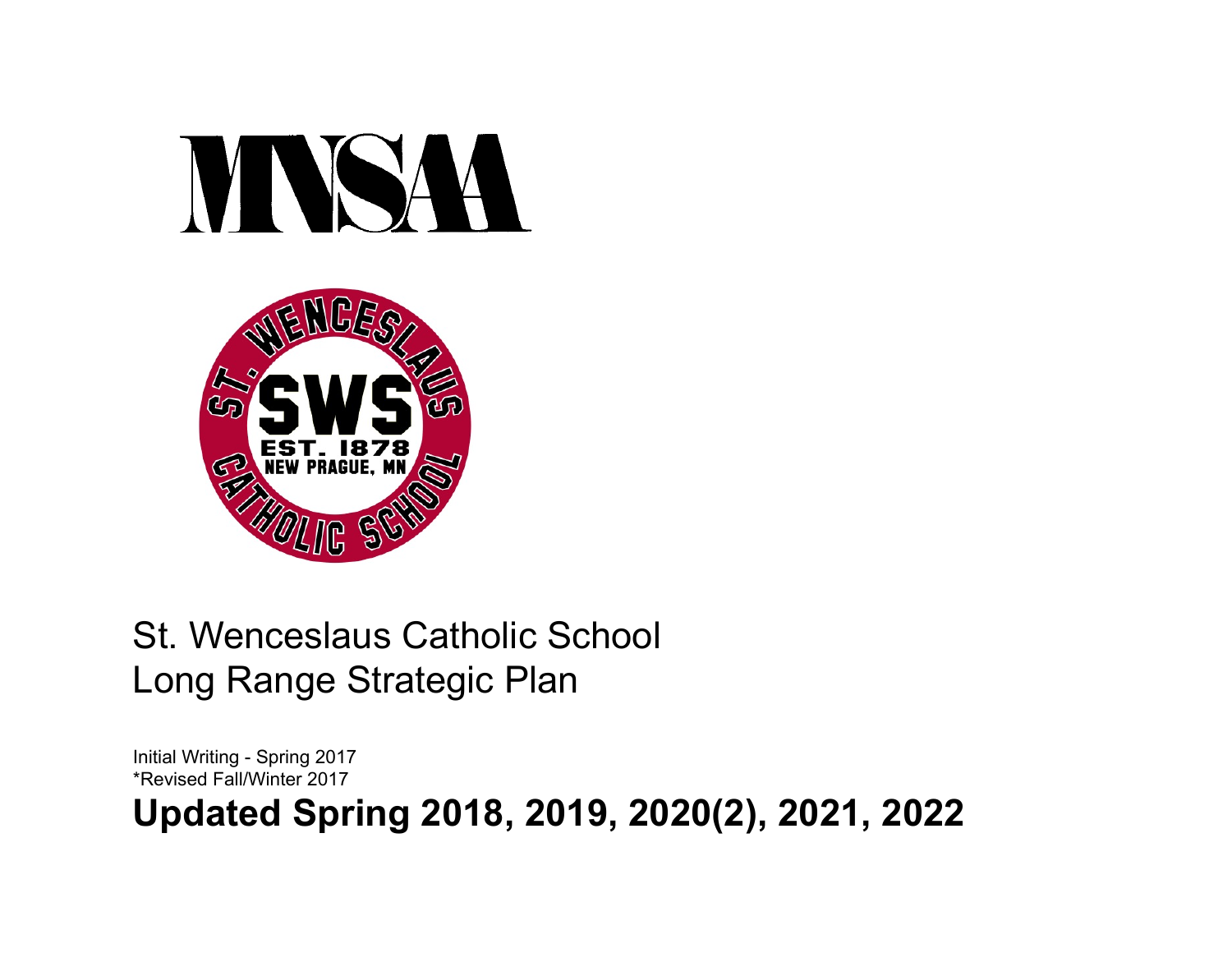# **NNSA**

| (OBJECTIVE 1) Our school curriculum will provide a relevant experience for our 21st Century learners.                                                                     |                 |                       |                                                                                                                                                                                                                                                                                                                                                                                                                                                                                                                                                                                                                                                                                                                                                                                                                                                                                                                                                                                                                                                                                                                                                                                                                                                                                                                                                                                               |  |
|---------------------------------------------------------------------------------------------------------------------------------------------------------------------------|-----------------|-----------------------|-----------------------------------------------------------------------------------------------------------------------------------------------------------------------------------------------------------------------------------------------------------------------------------------------------------------------------------------------------------------------------------------------------------------------------------------------------------------------------------------------------------------------------------------------------------------------------------------------------------------------------------------------------------------------------------------------------------------------------------------------------------------------------------------------------------------------------------------------------------------------------------------------------------------------------------------------------------------------------------------------------------------------------------------------------------------------------------------------------------------------------------------------------------------------------------------------------------------------------------------------------------------------------------------------------------------------------------------------------------------------------------------------|--|
| (STRATEGY 1) Infuse STEM education into the curriculum.                                                                                                                   |                 |                       |                                                                                                                                                                                                                                                                                                                                                                                                                                                                                                                                                                                                                                                                                                                                                                                                                                                                                                                                                                                                                                                                                                                                                                                                                                                                                                                                                                                               |  |
|                                                                                                                                                                           | <b>Timeline</b> | <b>Responsibility</b> | Progress Report- When and what happened?                                                                                                                                                                                                                                                                                                                                                                                                                                                                                                                                                                                                                                                                                                                                                                                                                                                                                                                                                                                                                                                                                                                                                                                                                                                                                                                                                      |  |
| (Action Step 1) A mentoring program<br>will be set up for STEM certified<br>teachers to team up those who are<br>not certified to share STEM<br>techniques and knowledge. | 2017-2018       | <b>STEM staff</b>     | (2017-2018) - Seven current professional staff members received their<br>STEM certification from St. Catherine's University in December, 2016.<br>The seven received additional training in July 2017. In august 2017, the<br>seven were assigned one to three non-trained and non-certified<br>professional staff members as their STEM Buddies. STEM Buddies met<br>on a regular schedule throughout the school year to set goals to achieve<br>STEM curriculum goals, to learn new STEM techniques, and to discuss<br>future STEM possibilities.                                                                                                                                                                                                                                                                                                                                                                                                                                                                                                                                                                                                                                                                                                                                                                                                                                           |  |
| (Action Step 2) Staff members will be<br>given opportunities for new and<br>ongoing STEM professional<br>development.                                                     | 2017-2018       | <b>Teaching Staff</b> | (2017-2018) - Money generated from the school gala was directed<br>toward STEM initiatives. Several teachers enrolled is STEM focused<br>workshops throughout the 2017-18 school year. Staff attended training<br>sessions provided by Tierney Brothers within the school building in the<br>Pathways professional training sessions and they also attended teacher<br>academies provided by Tierney and CSCOE. Several regular school<br>staff meetings focused on STEM activities and training such as the<br>Robot training workshop taught by the certified staff members.<br>(2018-2019) - During the summer of 2018, 11 teachers attended the<br>ISTE conference in Chicago and attended STEM training sessions.<br>(2019-2020) - A core group of teachers once again attend the ISTE<br>conference in Philadelphia. They brought back valuable information on<br>the latest trends, products, and curriculum infusions in technology for the<br>rest for the staff.<br>In addition two -staff training days took place with a technology trainer<br>from Tierney. These sessions focused on uses of computer applications<br>within the classrooms. Numerous staff members attended additional<br>training in technology applications from Tierny throughout the school<br>year. Teachers meet in weekly PLC grade level groupings to teach each<br>other skills learned and to share. |  |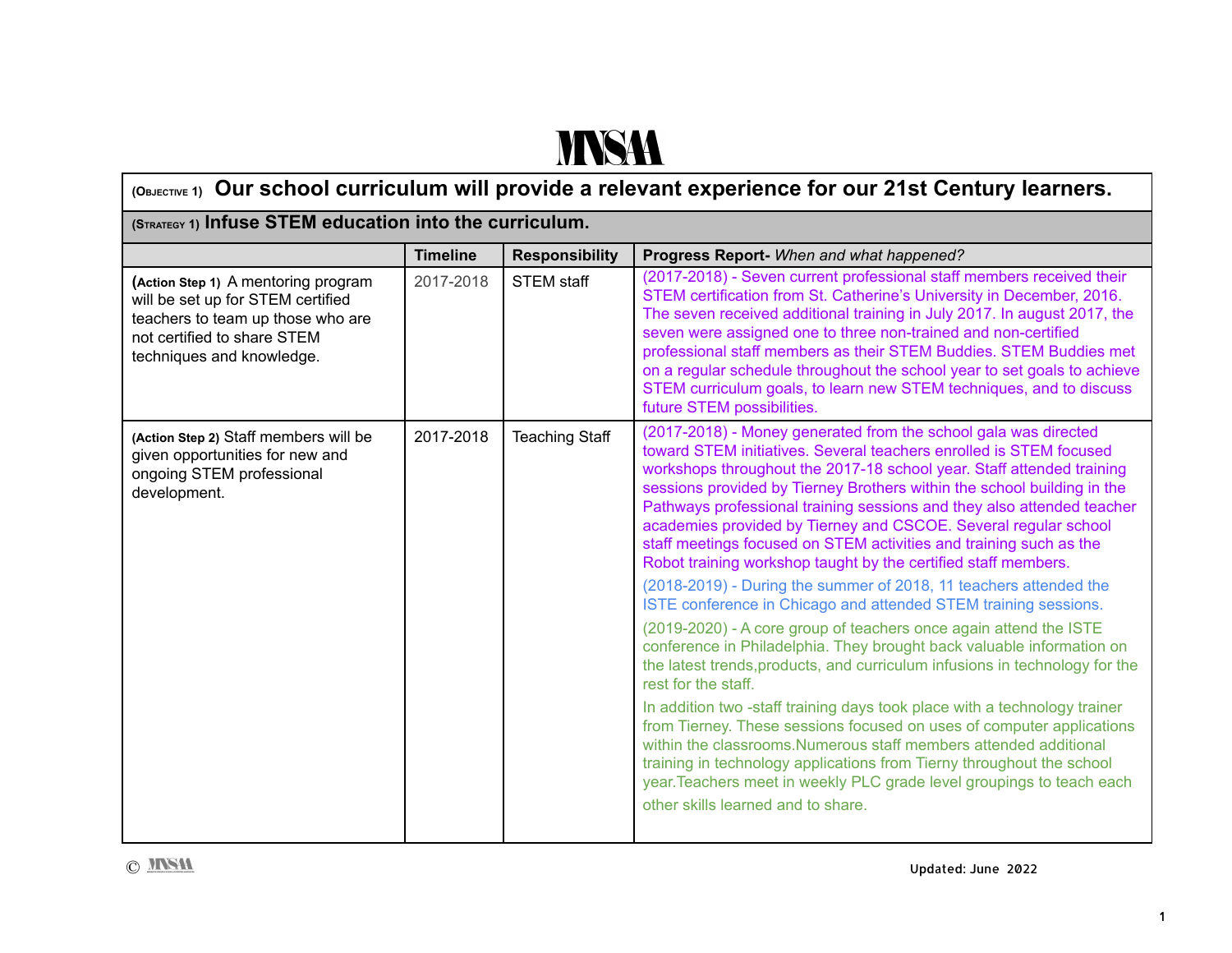| (Action Step 3) A STEM<br>education/information evening will be<br>developed to keep parents informed<br>of STEM skills taught in the school. | 2017-2018                                        | Staff                 | (2017-2018) - The school held a community STEM fair on October 12.<br>This event was well attended by school parents and students. It was<br>also advertised to the entire parish community and to the general<br>community as an open/free event. The entire school staff was required<br>to highlight one area of STEM. Local engineering organizations and<br>biologists were also invited to have a display table at our STEM fair. We<br>plan to have another STEM fair with all new items, displays, and<br>activities each year.<br>(2018-2019) - STEM night has become an annual event for parents to<br>come and learn about the workings of STEM and to be a team with their<br>children in STEM activities                                                                                                                                                                                                                                                                                                                                                                                                                                                                                                                                                                                     |
|-----------------------------------------------------------------------------------------------------------------------------------------------|--------------------------------------------------|-----------------------|-----------------------------------------------------------------------------------------------------------------------------------------------------------------------------------------------------------------------------------------------------------------------------------------------------------------------------------------------------------------------------------------------------------------------------------------------------------------------------------------------------------------------------------------------------------------------------------------------------------------------------------------------------------------------------------------------------------------------------------------------------------------------------------------------------------------------------------------------------------------------------------------------------------------------------------------------------------------------------------------------------------------------------------------------------------------------------------------------------------------------------------------------------------------------------------------------------------------------------------------------------------------------------------------------------------|
| (Action Step 4) A curriculum scope and<br>sequence will be developed across<br>grade levels to highlight STEM skills.                         | 2018-2019<br>2019-2020                           | <b>Teaching Staff</b> | (2018-2019) - The teaching staff keeps a continuous google document<br>of our STEM skills that are being developed and incorporated into our<br>curriculum. It is called our STEM Infusion plan and has the various<br>components of STEM skills that are recorded and infused with total<br>school curriculum objectives across curriculum areas and across grade<br>levels.<br>(2019-2020) - The teaching staff continue to work on the STEM infusion<br>plan as PLC groups at appropriate grade levels. We studied our current<br>plan during our weekly large group monthly meetings and several staff<br>members are working on updates. This plan is continually evolving                                                                                                                                                                                                                                                                                                                                                                                                                                                                                                                                                                                                                           |
| (Action Step 5) Our written curriculum<br>will be updated to incorporate STEM<br>initiatives.                                                 | 2018-2019<br>2019-2020<br>2020-2021<br>2021-2022 | <b>Teaching Staff</b> | (2018-2019) - The curriculum plan incorporates a section for our STEM<br>skills to be added to the various content areas. Although this process<br>has been started, the job is very overwhelming and needs to be<br>continued for the next few years. Our curriculum Infusion plan took a<br>higher priority in completing and contains the same objectives but the<br>transference of the unique STEM skills into our written document will<br>require work on a workshop day or extended work period.<br>(2019-2020) The teaching staff worked on this at various PLC meetings.<br>Several areas of the curriculum were completed but not all. We will<br>need to continue to work on this project during the summer months and<br>into the following school year.<br>(2020-2021) The staff members were able to work on their curriculum as<br>individuals but not in PLC's or as a full faculty due to COVID restrictions<br>on meeting in groups This work continues into the next school year.<br>(2021-2022) - In our monthly late-start meetings, our staff broke into<br>groups according to curriculum areas. Discussion took place as to how<br>to infuse STEM into that curricular area. Ideas were shared between<br>grade levels. Information was passed on from the certified teachers to |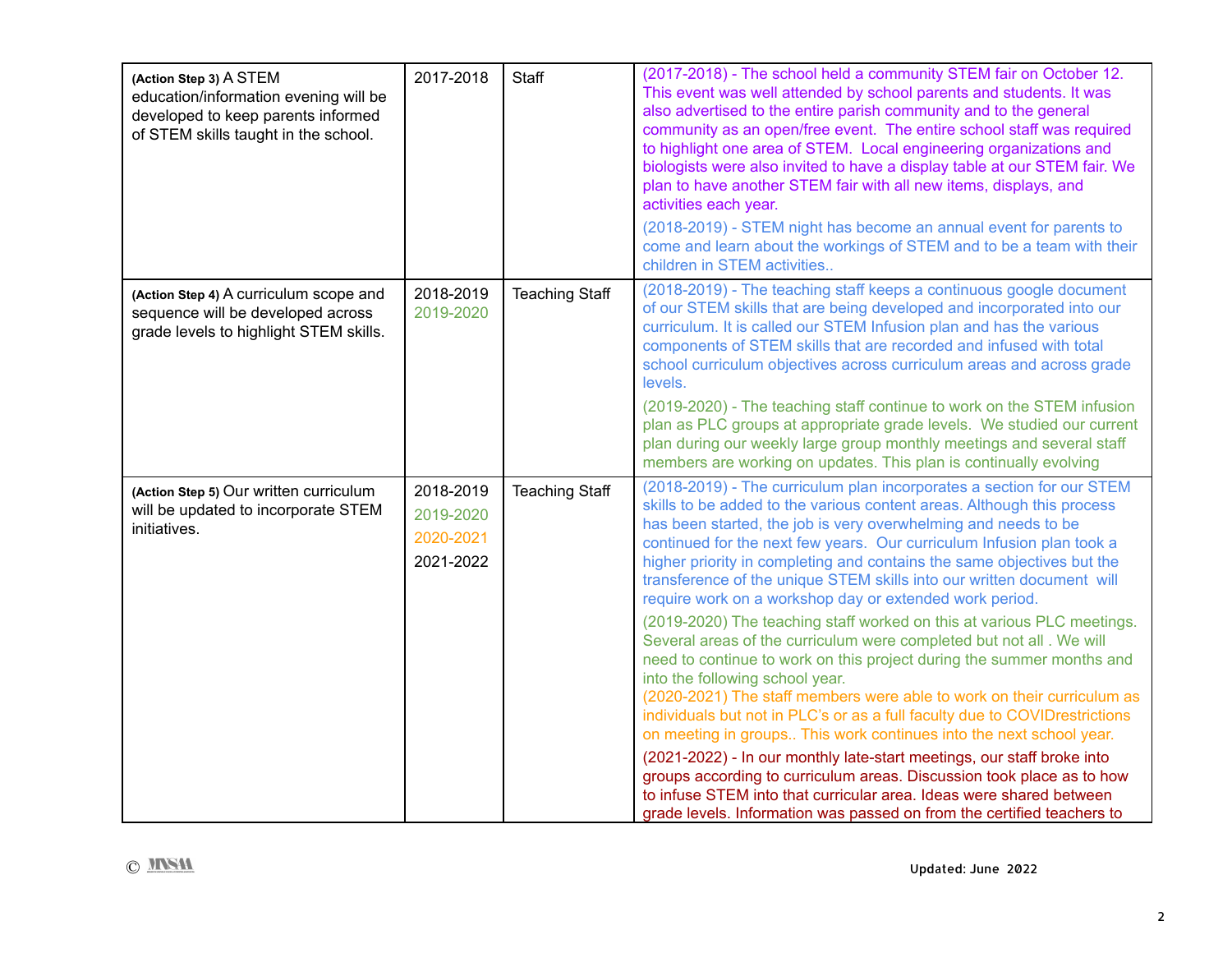|                                                                                                                                                     |                        |                                                     | those who are less familiar with STEM. Time was allowed for teachers to<br>write ideas on the STEM infusion plan.                                                                                                                                                                                                                                                                                                                                                                                                                                               |
|-----------------------------------------------------------------------------------------------------------------------------------------------------|------------------------|-----------------------------------------------------|-----------------------------------------------------------------------------------------------------------------------------------------------------------------------------------------------------------------------------------------------------------------------------------------------------------------------------------------------------------------------------------------------------------------------------------------------------------------------------------------------------------------------------------------------------------------|
| (Action Step 5.5) The STEM Infusion<br>plan will be looked at in detail to<br>define the goals and expectations for<br>STEM infusion in our school. | 2021-2022              | Principal,<br><b>Teachers</b>                       | (2021-2022) - Monthly staff development sessions took place around the<br>concepts of STEM. All teaching staff met for 1.5 hours each month<br>during our professional development time which was a school day late<br>start within our school district. Documents that have our written STEM<br>infusion plan were future developed and revised according to actual<br>activities taking place within the school. New staff members were<br>challenged to try new STEM methods and time was set aside for trials<br>along with intense discussions about STEM. |
| (Action Step 6) Materials and resources<br>will be purchased to carry out<br>advanced STEM programs.                                                | 2018-2019              | Admin Staff and<br><b>SAC</b>                       | (2018-2019) - The school embarked on requesting funds from our<br>fund-a-need donors in the last 3 years to purchase the supplies that are<br>desired by our teachers to carry our a quality STEM Infused school<br>program. In addition funds have been awarded from our annual profits of<br>our school endowment fund. Eleven of our teachers and the principal<br>attend the annual ISTE conference in June 2018 where they could learn<br>about and view products and resources to request using the funds.                                                |
| (Action Step 7) Financial resources will<br>be secured for continual<br>enhancement of the STEM lab.                                                | 2019-2020              | Members of<br><b>SAC</b>                            | (2019-2020) - The school applied for a grant from the First Catholic Ladies<br>Association in fall 2019 but the grant was not given. The Advisory Council<br>incorporated a technology fee assessment for each school family in fall of 2019.<br>The fee will cover the cost for upgrades for one classroom per year.                                                                                                                                                                                                                                           |
| (Action Step 8) A long-range technology<br>upgrade plan will be developed.                                                                          | 2020-2021<br>2019-2020 | Technology<br>committee                             | (2019-2020) - The School Advisory Council instituted a technology plan for the<br>next 5 years. It was decided that a fee would be added to refresh one classroom<br>of computer devices each year. Grants money and fund-a-need money will be<br>used when a refresh is needed for the staff. Since most technology is new in the<br>school due to intense efforts in the past three years, we are in good shape at<br>this time with the plan for technology.                                                                                                 |
| (Action Step 9) Financial resources will<br>be developed for technology<br>upgrades.                                                                | 2020-2021<br>2019-2020 | Technology<br>committee<br>Members of<br><b>SAC</b> | (2019-2020) - The School Advisory Council instituted a technology fee for each<br>family. The money collected for the fee will be used to upgrade one classroom of<br>students per year with new computers or i-pads. This upgrade will keep a<br>constant refresh to our school devices                                                                                                                                                                                                                                                                        |
| (Action Step 10) Habits of Mind will be<br>used to set direction for STEM<br>curriculum.                                                            | 2021-2022<br>2022-2023 | <b>Teaching Staff</b>                               | A retreat on the Habits of MInd was planned but then canceled due to Covid. We<br>were unable to accomplish this goal in 2021-2022.                                                                                                                                                                                                                                                                                                                                                                                                                             |
| (STRATEGY 2) Develop the faith of our students at a deeper level.                                                                                   |                        |                                                     |                                                                                                                                                                                                                                                                                                                                                                                                                                                                                                                                                                 |
|                                                                                                                                                     | <b>Timeline</b>        | <b>Responsibility</b>                               | <b>Progress Report</b>                                                                                                                                                                                                                                                                                                                                                                                                                                                                                                                                          |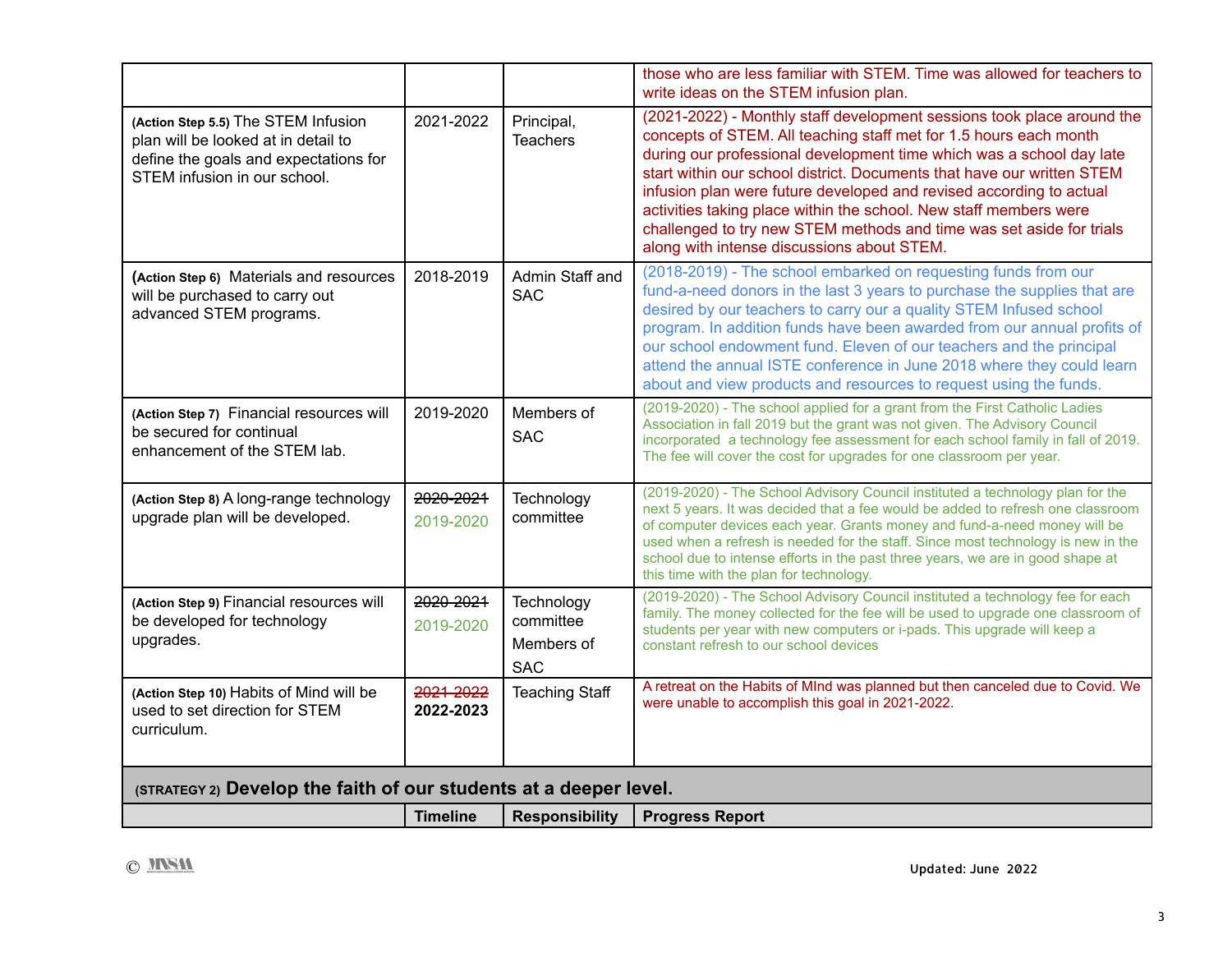| (Action Step 1) The IFG<br>self-assessment/ACRE test will be<br>incorporated into the annual<br>evaluation of faith development for<br>staff and students. | 2017-2018<br>2018-2019<br>2020-2021<br>2021-2022<br>2022-2023 | Principal               | (2017-2018) The IFG/Acre assessment was not given during the<br>2017-18 school year. The test was ordered for the students in grades 5<br>and 8. Other testing in NWEA and ACT took priority and timing never<br>seemed to work well in the schedule due to complications in technology<br>and staff learning to read the NWEA results clearly. This test was left<br>undone. The materials are on site and will be administered in Fall 2018.<br>(2018-2019) - The test packets that were on site and intended to be<br>used were no longer available for use and have been updated to an<br>online format by a different distributor. The principal attended a training<br>session provided through the test distributor in April to plan for the tests<br>to be given for the next school year.<br>(2020-2021) - The test was not given to the staff or the students. With<br>the other tests that the school takes and the numbers of full class<br>quarantine times away from the school, we found this test to be low in<br>priority. This goal will need to be redirected to a future year.<br>(2021-2022) - We were once again unable to complete this goal. Timing<br>on testing was never worked into the schedule and the year slipped<br>away with this goal. Our intention is to make sure the testing takes place<br>for staff and students in fall 2022. |
|------------------------------------------------------------------------------------------------------------------------------------------------------------|---------------------------------------------------------------|-------------------------|-------------------------------------------------------------------------------------------------------------------------------------------------------------------------------------------------------------------------------------------------------------------------------------------------------------------------------------------------------------------------------------------------------------------------------------------------------------------------------------------------------------------------------------------------------------------------------------------------------------------------------------------------------------------------------------------------------------------------------------------------------------------------------------------------------------------------------------------------------------------------------------------------------------------------------------------------------------------------------------------------------------------------------------------------------------------------------------------------------------------------------------------------------------------------------------------------------------------------------------------------------------------------------------------------------------------------------------------------------------------------|
| (Action Step 2) The staff will evaluate<br>the way formal prayers are taught and<br>how students are held accountable for<br>learning them.                | 2018-2019                                                     | <b>Teachers</b>         | (2018-2019) - The staff decided to change the way that the students are<br>expected to learn their prayers by providing a more diverse array of methods by<br>which the students could learn the prayers. This would be going from each<br>student reciting a prayer to the teacher to having the students learn the prayers<br>within a group or with the entire class. Some teachers had the students write<br>prayers while others had students recite them.                                                                                                                                                                                                                                                                                                                                                                                                                                                                                                                                                                                                                                                                                                                                                                                                                                                                                                         |
| (Action Step 3) Personal or small group<br>prayer opportunities will be expanded<br>for students.                                                          | 2018-2019                                                     | Religion<br>teachers    | (2018-2019) - Stated above, the teachers changed the style by which<br>they had the students learn various prayers throughout the year. Each<br>grade level focuses on certain prayers to learn while also reviewing the<br>ones they previously learned. Teachers used methods that were<br>appropriate for their class of students looking for ways that were less<br>stressful.<br>Adoration in the small school chapel took place monthly with the help of<br>parent volunteers and the associate pastor. All school prayer services<br>included meditation, the Divine Mercy Chaplet, and scripture.                                                                                                                                                                                                                                                                                                                                                                                                                                                                                                                                                                                                                                                                                                                                                               |
| (Action Step 4) Leadership roles will be<br>added for students in preparation and<br>participation of liturgies.                                           | 2019-2020                                                     | <b>Staff and Priest</b> | (2019-2020) - Students meet with our pastor each week to plan the liturgy. All<br>grade levels take turns in weekly planning. Students write the petitions for the<br>Mass and lead the singing by not only singing but also directing the<br>congregation to join them at certain parts. Students read and are altar servers.<br>Altar servers have greater expectations on them than in the past.                                                                                                                                                                                                                                                                                                                                                                                                                                                                                                                                                                                                                                                                                                                                                                                                                                                                                                                                                                     |
| (Action Step 5) Opportunities for<br>students to connect their faith to real                                                                               | 2019-2020                                                     | Religion<br>teachers    | (2019-2020) - Students continue to do more service projects, however<br>the emphasis is on projects that they can view through a "Catholic                                                                                                                                                                                                                                                                                                                                                                                                                                                                                                                                                                                                                                                                                                                                                                                                                                                                                                                                                                                                                                                                                                                                                                                                                              |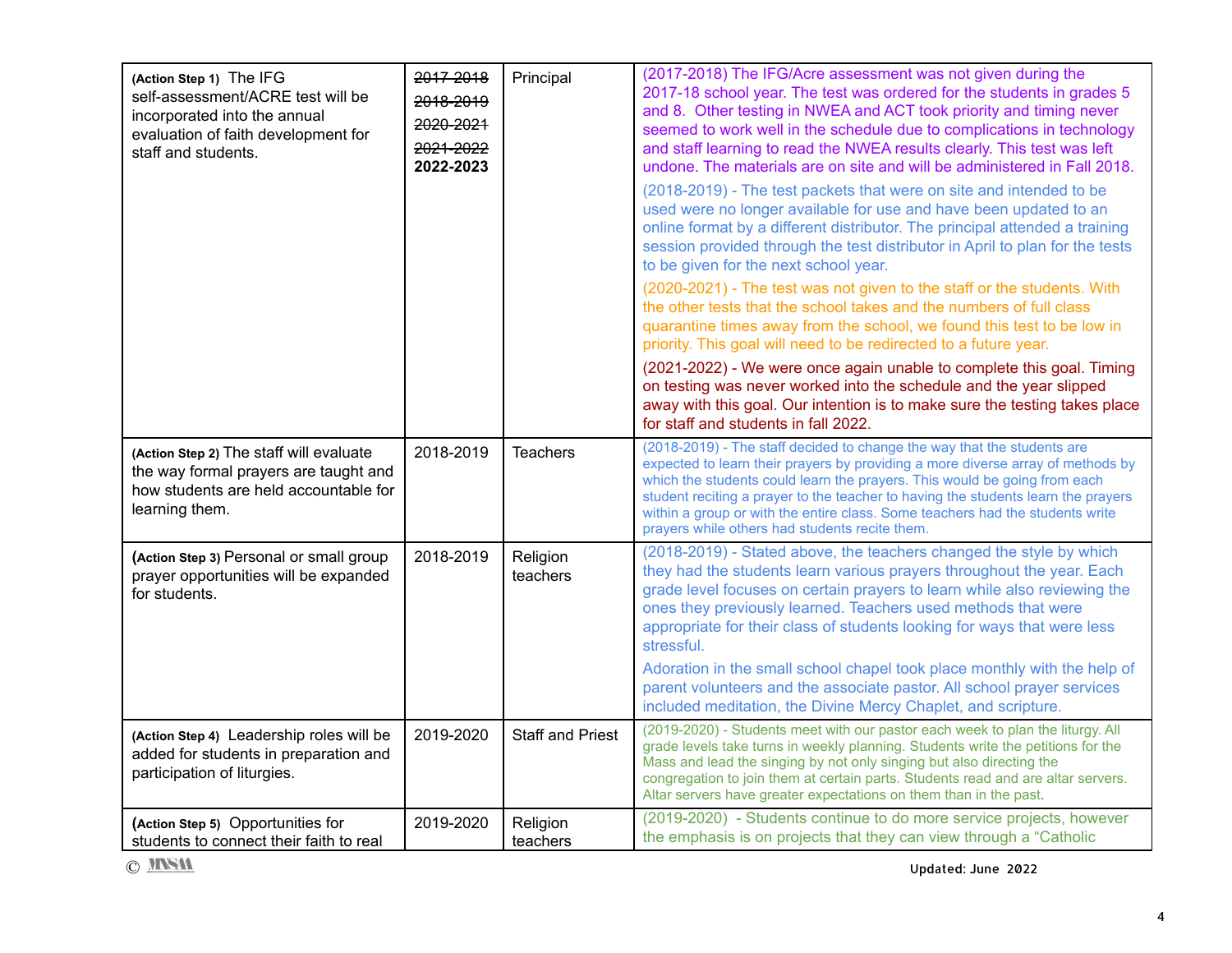| world situations will be added to the<br>curriculum.                                                                                            |                        |                       | Lense". The students participated in the Children's Rosary pilgrimage.<br>Students have the opportunity to do adoration twice each month; one<br>time as their free choice and the other is mixed with parish members<br>and they attend as a group in the main church. Religious based<br>activities were done in our family groups each month. 8th graders joined<br>the preschoolers for activities in advent and lent.                                                                                                                           |  |
|-------------------------------------------------------------------------------------------------------------------------------------------------|------------------------|-----------------------|------------------------------------------------------------------------------------------------------------------------------------------------------------------------------------------------------------------------------------------------------------------------------------------------------------------------------------------------------------------------------------------------------------------------------------------------------------------------------------------------------------------------------------------------------|--|
| (Action Step 6) A school-wide service<br>learning plan will be developed.                                                                       | 2020-2021<br>2021-2022 | <b>Teaching Staff</b> | (2020-2021) The school did several collections for the needy this year that<br>connected within the school-wide plan. One area is to educate our students on<br>homelessness. This includes education, speakers, personal involvement,<br>prayer, and then the collection to the need being studied. Although we acted on<br>the plan, we have yet to write up the goals of our service learning opportunities.<br>We will continue this goal.                                                                                                       |  |
|                                                                                                                                                 |                        |                       | (2021-2022) - A school wide service plan has been designed by a<br>service learning committee. The plan will be implemented in the<br>following school year fall 22-23. This plan includes education of our<br>students for the needs of society and putting our knowledge and words<br>into action. The plan is based on a grade level cycle where kids will<br>experience a change in service opportunities each year while teachers<br>will be able to reuse and further develop ideas based on the same topic<br>each year at their grade level. |  |
| (Action Step 6.5) A school-wide service<br>learning plan will be written to include<br>short-term and long range goals for<br>student learning. | 2021-2022              | <b>Teachers</b>       | (2021-2022) - A plan has been written and will be incorporated into the<br>22-23 school year. Each class will choose a service learning area to<br>focus on incorporating the theme into the liturgical seasons and other<br>appropriate times during the year.                                                                                                                                                                                                                                                                                      |  |
| (Action Step 7) Implement and expand<br>opportunities for service learning for<br>younger grades, possibly alongside<br>the older students.     | 2021-2022              | <b>Teaching Staff</b> | (2021-2022) - The younger students will have a service theme assigned<br>to their class just as the older students do. Each teacher will have the<br>opportunity to implement as they see fit for the grade level.                                                                                                                                                                                                                                                                                                                                   |  |
| (STRATEGY 3) Review curriculum standards for quality programming.                                                                               |                        |                       |                                                                                                                                                                                                                                                                                                                                                                                                                                                                                                                                                      |  |
|                                                                                                                                                 | <b>Timeline</b>        | <b>Responsibility</b> | <b>Progress Report</b>                                                                                                                                                                                                                                                                                                                                                                                                                                                                                                                               |  |
| (Action Step 1) Teachers will update<br>and coordinate curriculum standards<br>across grade levels using assessment<br>data as a guideline.     | 2017-2018              | <b>Teaching Staff</b> | (2017-2018) A review of the curriculum standards was done for all areas<br>of the curriculum using the results of the NWEA tests. The areas of<br>general school weaknesses and strengths were used in planning.<br>Teachers worked in teams to accurately read testing data with a NWEA<br>trainer from Tierney. PLC groups discussed areas needing change and                                                                                                                                                                                      |  |

improvement. A school wide goal was developed in one of the weakest areas (vocabulary development) with plans to improve this area during

the course of the 2017-18 school year were made.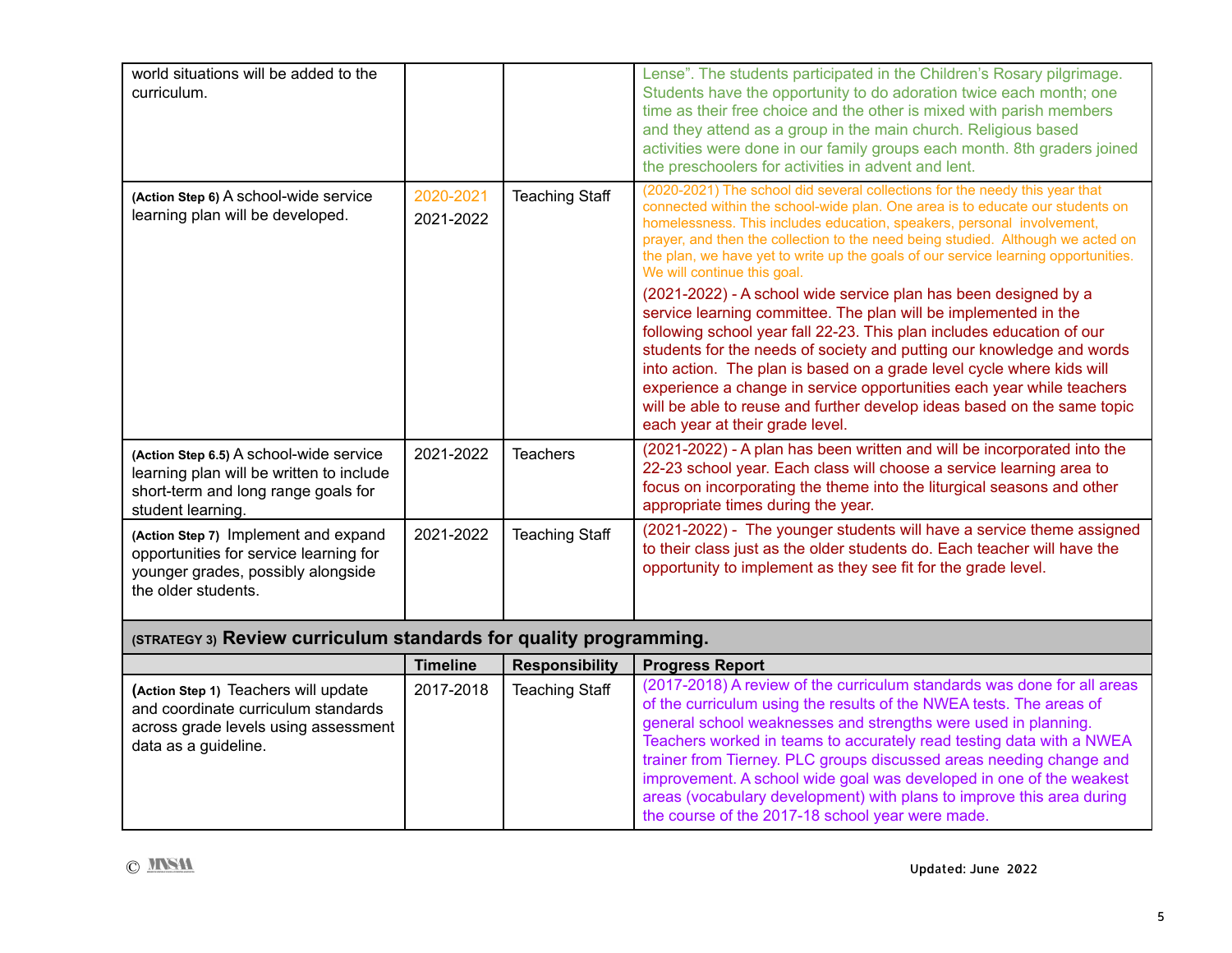| (Action Step 2) Testing will be reviewed<br>to ensure the best measures of<br>student growth.                                                                                          | 2017-2018              | <b>Teaching Staff</b>           | (2017-2018) Teachers attended the NWEA training sessions at the<br>Tierney office in the summer and fall of 2017 to learn more about<br>reading scores on the NWEA. A trainer from Tierney met with small<br>groups of teachers three times during the school year to go over specific<br>parts of the NWEA tests working with teachers on the critical information<br>gathered in this test. Student growth in vocabulary development was the<br>goal and this was confirmed with positive outcomes by the testing<br>process in spring 2018.<br>(2018-19) - School wide goals for reading comprehension continued<br>and were evaluated using the NWEA scores to direct instruction.<br>Teachers continued to meet 3-4 times with the NWEA trainer from<br>Tierney Brothers to review scores and create a plan of action. |
|----------------------------------------------------------------------------------------------------------------------------------------------------------------------------------------|------------------------|---------------------------------|-----------------------------------------------------------------------------------------------------------------------------------------------------------------------------------------------------------------------------------------------------------------------------------------------------------------------------------------------------------------------------------------------------------------------------------------------------------------------------------------------------------------------------------------------------------------------------------------------------------------------------------------------------------------------------------------------------------------------------------------------------------------------------------------------------------------------------|
| (Action Step 3) Teachers will meet<br>one-on-one with students to set<br>personal goals.                                                                                               | 2017-2018              | <b>Teaching Staff</b>           | (2017-2018) Teachers used templates from NWEA tests to set individual<br>goals with the students. Teachers meet individually with students to set<br>their goals and to review the goals several times each year in grades<br>4-8. A less formal process has been used with the younger students,<br>however individual student/teacher meetings took place after the 3<br>NWEA testing sessions in fall, winter and spring.                                                                                                                                                                                                                                                                                                                                                                                                |
| (Action Step 4) PLC groups will<br>communicate with each other about<br>developing curriculum objectives.                                                                              | 2019-2020              | Teaching staff<br>and Principal | (2019-2020) - The principal designed a schedule for all of the core teachers to<br>meet in PLC groups according to grade level. Teachers meet in PLC groups once<br>each week to discuss curriculum and learning objectives. In addition the entire<br>staff has 9 late start days each years to work in PLC grouping or larger groups<br>on curriculum development                                                                                                                                                                                                                                                                                                                                                                                                                                                         |
| (Action Step 4.5) The PLC groups will<br>revisit curriculum goals in their weekly<br>meetings determining obtainable<br>goals in the 6 main areas of the<br>school overall curriculum. | 2021-2022              | <b>Teachers</b>                 | (2021-2022) - PLC groups were used to discuss curriculum based on<br>the NWEA growth reports. Goals were set for improvement in several<br>areas with predominant focus on literacy. Teachers worked with a trainer<br>from Tierney to look at the NWEA results and to set teaching goals and<br>goals for individual students.                                                                                                                                                                                                                                                                                                                                                                                                                                                                                             |
| (Action Step 5) In light of STEM focus,<br>teachers will review and adopt state<br>or national science standards.                                                                      | 2019-2020<br>2020-2021 | Science<br>teachers             | (2019-2020) - A conscious decision was made to adopt the State standards for<br>science instruction because our school wants to stay in sync with the school<br>district goals for science education. It was decided that this implementation<br>would not take place until the 2020-2021 school year.<br>(2020-2021) A decision was made to wait for one year before adopting the<br>science standards and base this on decisions that are made at our local high<br>school.                                                                                                                                                                                                                                                                                                                                               |
| (Action Step 6) Teachers will develop<br>more interdisciplinary lessons and<br>projects within the curriculum linking<br>STEM education to curriculum<br>standards.                    | 2020-2021              | <b>Teaching Staff</b>           | (2020-2021) Individual teachers developed these lessons for their grade levels.<br>Lots of technology was used and stem tools to make the lessons fun for both in<br>person and distance learning plans. Outdoor classes added to this directive.                                                                                                                                                                                                                                                                                                                                                                                                                                                                                                                                                                           |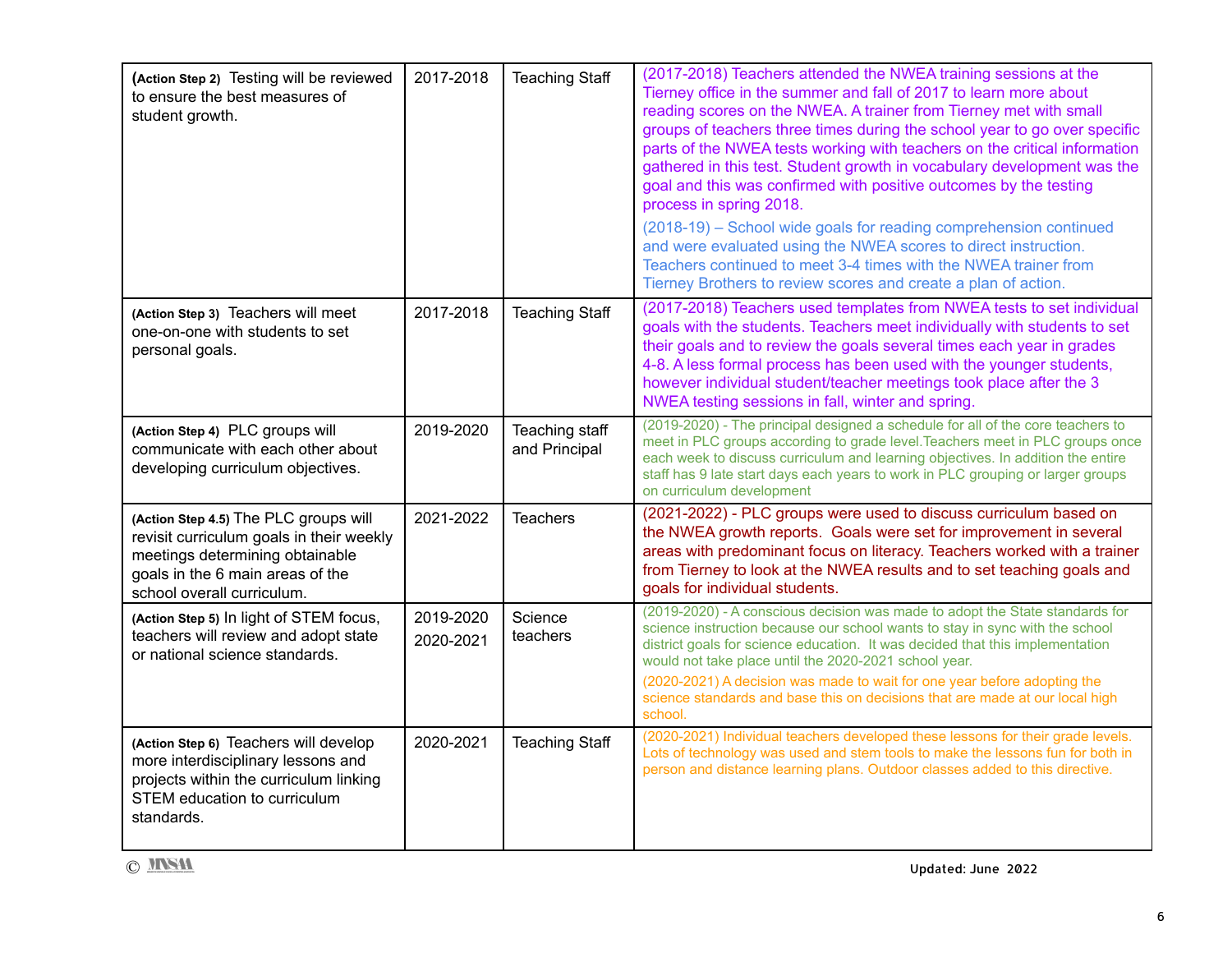| (Action Step 7) A list of supplies and<br>resources in the STEM lab will be<br>developed so that materials can be<br>shared across grade levels.                                                                  | 2021-2022<br>2018-2019 | Staff                     | (2018-2019) - A retired teacher was hired to be the STEM room<br>coordinator. She has created a complete inventory of all materials and<br>supplies that are in the STEM room. She has distributed this list to staff<br>and maintains the list keeping it current.<br>(2021-2022) - A School volunteer continues to update and replenish<br>supplies that are designed in the STEM lab.                                                                                               |
|-------------------------------------------------------------------------------------------------------------------------------------------------------------------------------------------------------------------|------------------------|---------------------------|----------------------------------------------------------------------------------------------------------------------------------------------------------------------------------------------------------------------------------------------------------------------------------------------------------------------------------------------------------------------------------------------------------------------------------------------------------------------------------------|
| (Action Step 8) Workshop days will be<br>set aside during the school year with<br>the focus of teachers working together<br>on curriculum goals, standards and<br>updating the school documents for<br>curriculum | 2021-2022<br>2022-2023 | Principal and<br>teachers | (2021-2022) - Standard guidebooks were prepared for teachers at all<br>grade levels to help measure the level of completion and success of<br>each curriculum standard and to create the "I can" statements showing<br>student growth. The documents will be completed during the 2022-2023<br>school year. Workshop days were not available in the current school<br>year but this will be the focus of our attention beginning with the August<br>2022 start of the new school year. |
|                                                                                                                                                                                                                   |                        |                           | (STRATEGY 4) Meet a variety of diverse learning levels, interests, and needs with cutting edge curriculum goals.                                                                                                                                                                                                                                                                                                                                                                       |
|                                                                                                                                                                                                                   | <b>Timeline</b>        | <b>Responsibility</b>     | <b>Progress Report</b>                                                                                                                                                                                                                                                                                                                                                                                                                                                                 |
| (Action Step 1) Teachers will document<br>a range of assessments to meet<br>needs.                                                                                                                                | 2018-2019              | <b>Teaching Staff</b>     | (2018-2019) - Teachers met weekly in PLC groups which is where they<br>discussed assessment needs. Several computer applications were<br>brought into the school on trial and incorporated into regular weekly use.<br>These included, Khan Academy, Study Island, and Moby Max. Two<br>in-service days were used for teachers to study results of their class<br><b>NWEA</b> assessments.                                                                                             |
| (Action Step 2) Teachers will review<br>teaching techniques to serve diverse<br>learners.                                                                                                                         | 2019-2020              | <b>Teaching Staff</b>     | (2019-2020) - This opportunity takes place during the weekly PLC<br>planning times. The special education teacher meets with staff members<br>to work out individual plans for the special ed students. Teachers also<br>have adopted choice activities and assessments so that students may<br>pick from a variety of tasks instead of one canned plan for all learners.                                                                                                              |
| (Action Step 3) Teachers will participate<br>in professional development to ensure<br>that best practices are used within the<br>school.                                                                          | 2019-2020              | <b>Teaching Staff</b>     | (2019-2020) - Teachers have participated in lots of professional development<br>due to a grant that was awarded to the staff. Each PLC team attended a<br>conference, small groups or pairs of teachers attended specialized workshops, a<br>contingency of teachers and principal attended the ISTE conference, and the<br>principal attended many workshops and conferences over the past year.<br>CSCOE offered many opportunities which our school staff took advantage of.        |
| (Action Step 4) Staff will research<br>multi-age classrooms and their impact<br>on curriculum decisions if enrollment<br>requires it.                                                                             | 2022-2023              | <b>Teaching Staff</b>     |                                                                                                                                                                                                                                                                                                                                                                                                                                                                                        |
| (STRATEGY 5) Develop the students into responsible citizens through the curriculum.                                                                                                                               |                        |                           |                                                                                                                                                                                                                                                                                                                                                                                                                                                                                        |
|                                                                                                                                                                                                                   | <b>Timeline</b>        | <b>Responsibility</b>     | <b>Progress Report</b>                                                                                                                                                                                                                                                                                                                                                                                                                                                                 |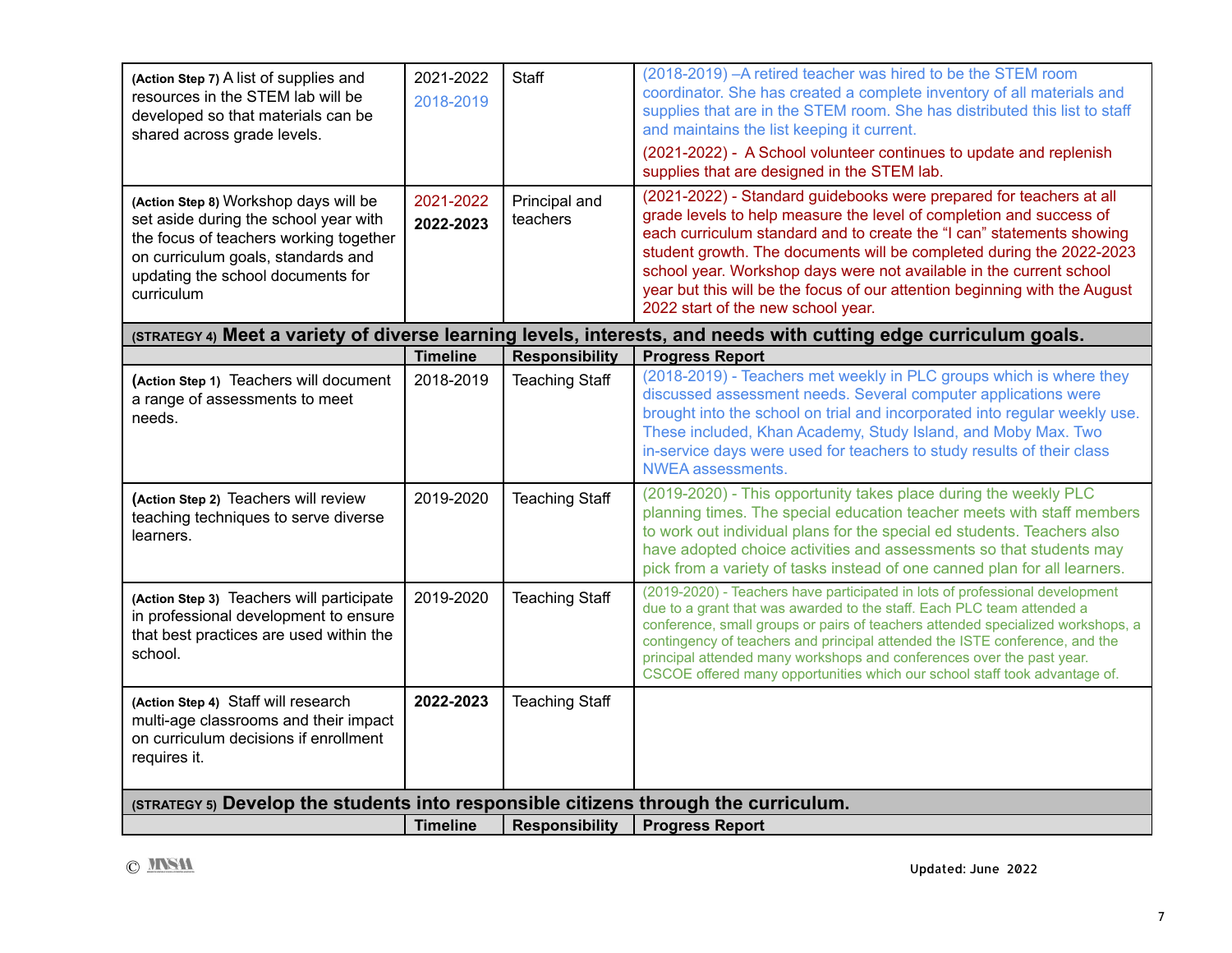| (Action Step 1) Encourage<br>environmentally conscious citizens<br>through Laudato Si and other<br>programs.                            | 2017-2018                         | <b>Teaching Staff</b><br>and Principal | (2017-2018) - The school wide focus for Laudato Si took place in 2017<br>with an overall theme of "Caring for God's Creation". A special prayer<br>was used within the school and school wide projects were incorporated.<br>A goal was set for teachers to conduct at least nine lessons outdoors in<br>conjunction with this theme and that of our STEM curriculum in which<br>we appreciate our world. In addition, the entire staff attended a retreat<br>which focused the entire day on the details of Laudato si and the Pope's<br>message. |
|-----------------------------------------------------------------------------------------------------------------------------------------|-----------------------------------|----------------------------------------|----------------------------------------------------------------------------------------------------------------------------------------------------------------------------------------------------------------------------------------------------------------------------------------------------------------------------------------------------------------------------------------------------------------------------------------------------------------------------------------------------------------------------------------------------|
| (Action Step 2) Implement an annual<br>year-long service learning plan with a<br>focus on a charitable organization or<br>social issue. | <del>2019-2020</del><br>2020-2021 | <b>Teaching Staff</b><br>and Principal | (2019-2020) This goal must be delayed into the next school year due to lack of<br>time to complete it during the 2019-2020 school year.<br>(2020-2021) The school has chosen to focus our energy on teaching the<br>students about homelessness and then adopting several charitable<br>organizations to benefit from our collections.                                                                                                                                                                                                             |
| (Action Step 2.2) A multi-year plan for<br>service learning will be developed.                                                          | 2021-2022<br>2022-2023            | <b>Teachers</b>                        | (2021-2022) - The service learning committee met during the school year to<br>develop a plan that correlates to the variety of activities already in place and to<br>those that will be appropriate for classes during the school year. Staff was<br>surveyed and their choices from the survey will be assigned to their grade level.<br>This plan is ready to implement in the fall 2022.                                                                                                                                                        |
| (Action Step 3) Instill a growth mindset<br>in our learners through STEM<br>strategies.                                                 | 2021-2022<br>2022-2023            | Teaching Staff                         | (2021-2022) - We were unable to maintain a focus of growth mindset, especially<br>in the area of STEM strategies. Due to changing staff, re-educating the new staff<br>members, and time constrictions, this topic was not properly addressed. The<br>topic of Growth Mindset will be planned in a retreat format as we intended<br>pre-Covid.                                                                                                                                                                                                     |

## **MNSA**

| (OBJECTIVE 2) Our school will meet diverse needs of all learners.                                                                                                                                                                  |                 |                       |                                                                                                                                                                                                                                                                                                                                                                                                                                                                                                                                                                                                                                                            |
|------------------------------------------------------------------------------------------------------------------------------------------------------------------------------------------------------------------------------------|-----------------|-----------------------|------------------------------------------------------------------------------------------------------------------------------------------------------------------------------------------------------------------------------------------------------------------------------------------------------------------------------------------------------------------------------------------------------------------------------------------------------------------------------------------------------------------------------------------------------------------------------------------------------------------------------------------------------------|
| (STRATEGY 1) Determine individualized plans for struggling students.                                                                                                                                                               |                 |                       |                                                                                                                                                                                                                                                                                                                                                                                                                                                                                                                                                                                                                                                            |
|                                                                                                                                                                                                                                    | <b>Timeline</b> | <b>Responsibility</b> | <b>Progress Report</b>                                                                                                                                                                                                                                                                                                                                                                                                                                                                                                                                                                                                                                     |
| (Action Step 1) Teachers will develop a<br>formalized process to consistently<br>communicate the needs of struggling<br>students during a school year and<br>from year to year. Plans will be<br>distributed during workshop week. | 2017-2018       | STAT Team             | (2017-2018) - The school's STAT team (student assistance team)<br>developed a spreadsheet with the students who are on any special plans<br>and those who are on the radar as struggling learners. Each member of<br>the STAT team was assigned several grade levels in which they were to<br>communicate with the teachers the information about each student that is<br>in their grade level. The STAT team is also responsible for informing the<br>teaching specialists in the school about issues pertinent to working with<br>struggling students. Teachers also worked in weekly PLC groups to<br>support each other with student needs and issues. |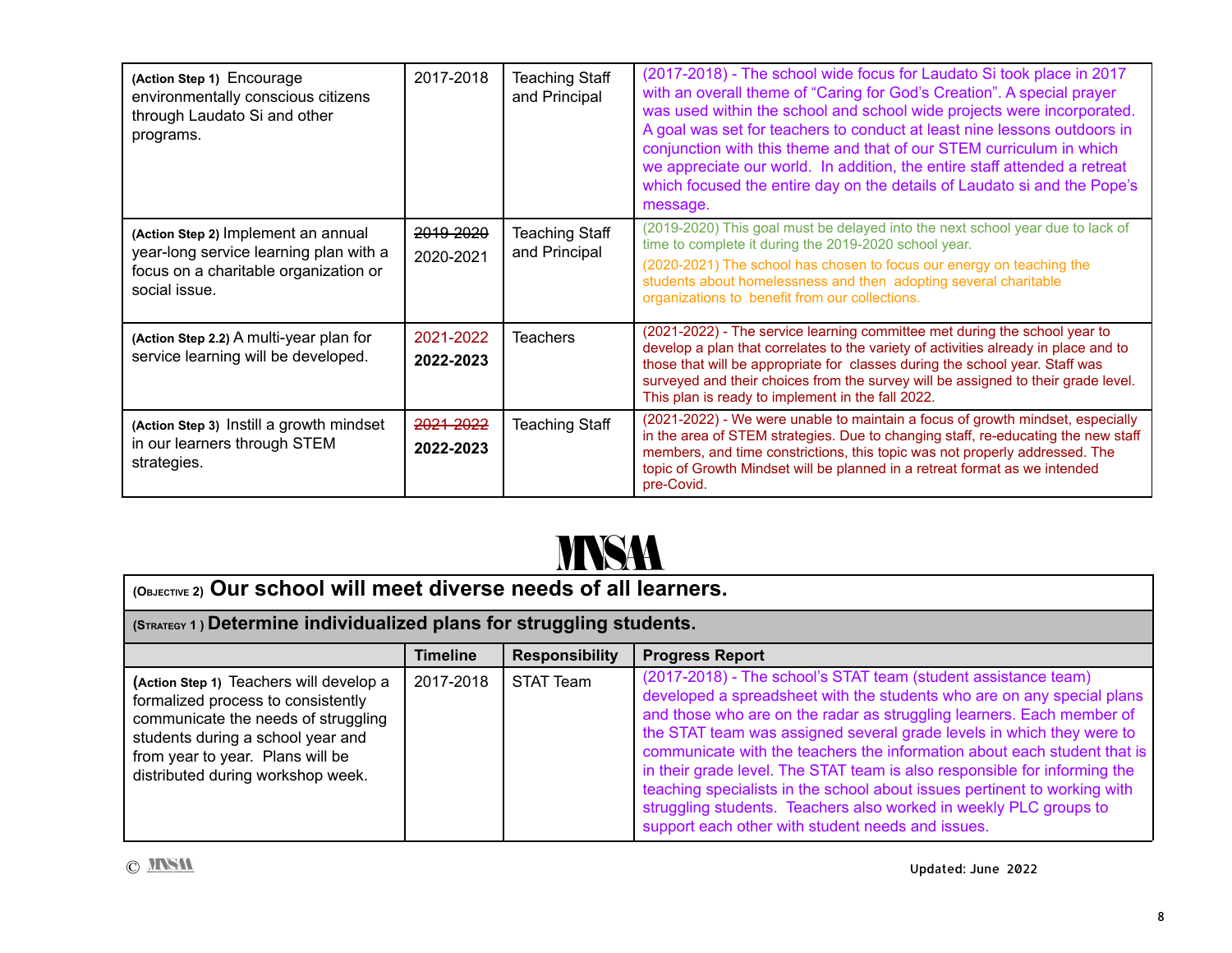| (Action Step 2) A consistent method to<br>communicate with parents about the<br>needs of struggling students will be<br>developed.                                                           | 2017-2018 | <b>STAT Team</b>          | (2017-2018) - All parents were asked to conference with teachers in fall.<br>Teachers went over the results of the first NWEA test of the year. Goals<br>for students were shared. The STAT team made sure that individual<br>parents were brought into the process of setting up individualized plans<br>for students who were having difficulties and issues with school. this was<br>repeated in conferences after the winter testing in February and March<br>too.                                                                                                                                                                                                                |
|----------------------------------------------------------------------------------------------------------------------------------------------------------------------------------------------|-----------|---------------------------|---------------------------------------------------------------------------------------------------------------------------------------------------------------------------------------------------------------------------------------------------------------------------------------------------------------------------------------------------------------------------------------------------------------------------------------------------------------------------------------------------------------------------------------------------------------------------------------------------------------------------------------------------------------------------------------|
| (Action Step 3) Annual RTI training for<br>all staff will take place.                                                                                                                        | 2018-2019 | <b>STAT Team</b>          | (2018-2019) - Special education teachers from New Prague public<br>schools provided our staff with an array of techniques, adaptation, and<br>modifications to be used with students as a response to intervention.<br>The STAT team put resources on the school google drive for teachers to<br>reference for RTI.                                                                                                                                                                                                                                                                                                                                                                   |
| (Action Step 4) RTI guidelines and<br>intervention logs will be made easily<br>accessible.                                                                                                   | 2019-2020 | <b>STAT Team</b>          | (2019-2020) - The school counselor has been given the role of making sure that<br>all RIT plans and 504 plans are reviewed in the fall by the parents and each<br>teacher who instructs the children who are on plans. The STAT team has a<br>spreadsheet that they keep current with the names of students who are on<br>plans. Each STAT team member takes responsibility for overseeing the<br>communication between the teachers, counselor, and the parents.                                                                                                                                                                                                                     |
| (Action Step 5) Multi-aged groupings<br>will provide students opportunities for<br>remediation and acceleration.                                                                             | 2020-2021 | <b>Teaching Staff</b>     | (2019-2020) Students at the primary grade levels have several courses where<br>students are grouped in various formations to maximize academic opportunities.<br>Kindergarten and first grade students were aligned for several classes each<br>week. Students can accelerate in the area of math based on scores and<br>maturity. Students meeting this qualification are scheduled into a higher class or<br>given independent one-to-one teacher directed work.<br>(2020-2021) Due to Covid, we did not allow multi-age grouping in the school but<br>we did offer opportunities for remediation and acceleration by adding staff<br>members to work with students at both levels. |
| (Action Step 6) After Covid changes -<br>Multi-age groupings and moving of<br>students to higher and lower class<br>levels will be designed to best meet<br>the future needs of the learners | 2021-2022 | Teachers and<br>Principal | (2021-2022) - We have reinstituted multi-age groupings according to ability in<br>the area of math so that kids are working at their ability level. We have also<br>reconvened cross grade level electives in the middle school. Students in K-2<br>have been mixed for specific projects during the year.<br>A plan has been made in the area of literacy for grades with more than one<br>homeroom to mix the students based on their specific learning needs.                                                                                                                                                                                                                      |

#### **(STRATEGY 2) Provide additional resources to help meet the needs of students.**

|                                                                                                                                    | <b>Timeline</b> | <b>Responsibility</b>  | <b>Progress Report</b>                                                                                                                                                                                                                                                                                                                                               |
|------------------------------------------------------------------------------------------------------------------------------------|-----------------|------------------------|----------------------------------------------------------------------------------------------------------------------------------------------------------------------------------------------------------------------------------------------------------------------------------------------------------------------------------------------------------------------|
| (Action Step 1) Staff members will<br>participate in training on how to make<br>accommodations for students with<br>special needs. | 2017-2018       | Principal and<br>Staff | (2017-2018) - The director of special education, the school psychologist,<br>and an occupational therapist who are all from New Prague Public<br>Schools came to our school to provide training in developing<br>accommodations and interventions for students. This training took place<br>during an afterschool staff meeting. This took place on October 3, 2017. |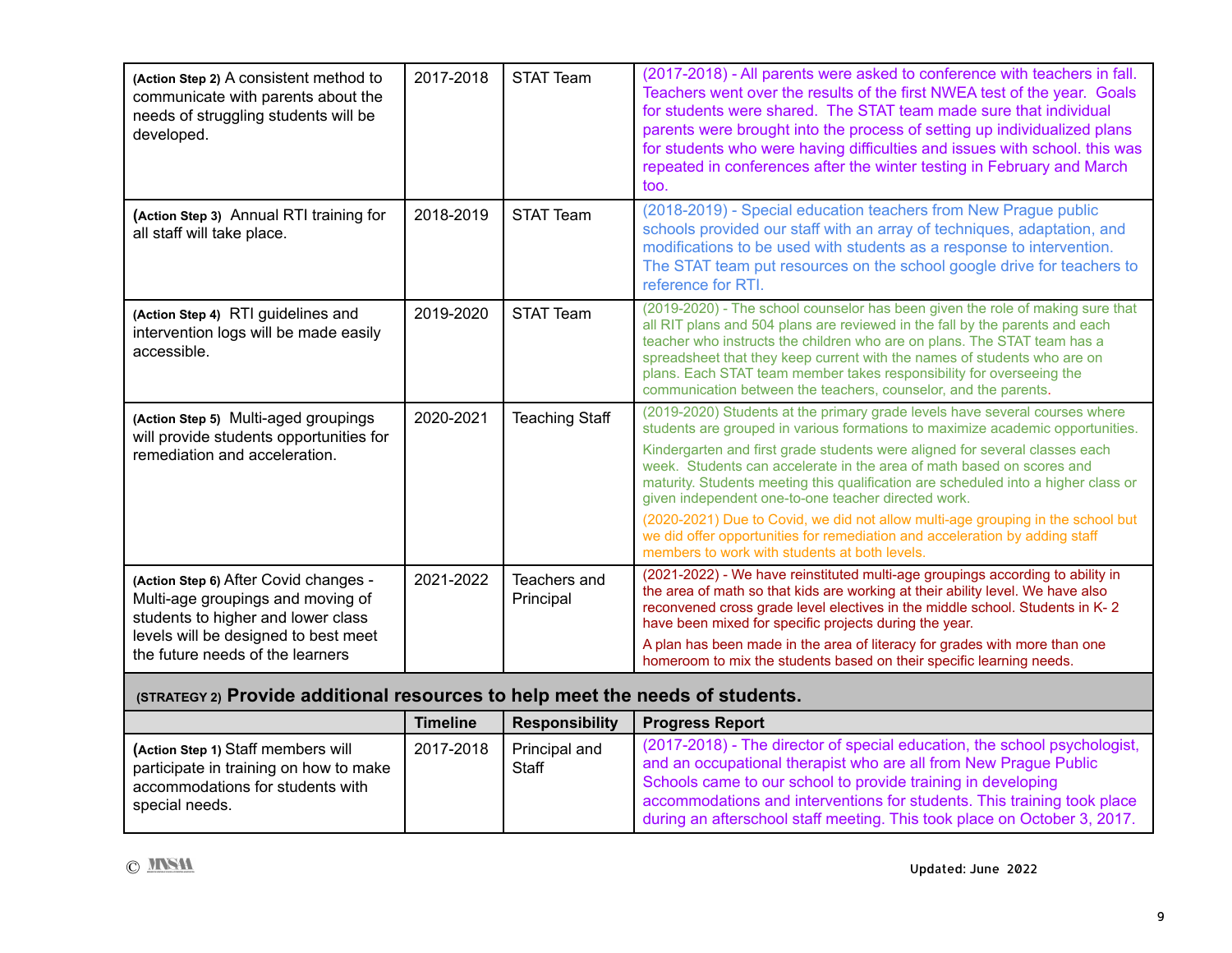| (Action Step 2) Provide competent<br>special education staff to meet the<br>needs of special education students<br>at the middle school level. | 2017-2018 | Principal/Middle<br>School<br>Staff/District<br>Special<br>Education | (2017-2018) - The principal met with the special education director and<br>the assigned lead from the public school who oversees the special<br>education program at our school. Concerns were shared about the<br>service that is given to the students and to make sure an appropriate<br>teacher is assigned to our school building. This was accomplished for the<br>2017-2018 school year, however the school district moved this teacher<br>out of our building and has assigned a new person for the upcoming<br>2018-2019 year. A meeting took place in June 2018 for the public<br>school officials to share information about the newly assigned person.<br>The principal is not in charge in making the staff choice, but these<br>meetings do give a chance to express concerns and advocate for better<br>service within the school. |
|------------------------------------------------------------------------------------------------------------------------------------------------|-----------|----------------------------------------------------------------------|---------------------------------------------------------------------------------------------------------------------------------------------------------------------------------------------------------------------------------------------------------------------------------------------------------------------------------------------------------------------------------------------------------------------------------------------------------------------------------------------------------------------------------------------------------------------------------------------------------------------------------------------------------------------------------------------------------------------------------------------------------------------------------------------------------------------------------------------------|
| (Action Step 3) We will explore the<br>possibility of providing academic<br>specialists.                                                       | 2021-2022 | Staff                                                                | (2021-2022) - Consideration takes place at the time of hiring for teachers who<br>have skills in certain areas that could add to the richness of our academics. A<br>teacher with a fluid German speaking background was hired for example to bring<br>this skill into the school. At this time, teachers to work with exclusive areas of<br>specialty are not a possibility in the lower grades but the teachers of the upper<br>grade each have a set area or two of specialization.                                                                                                                                                                                                                                                                                                                                                            |

**(STRATEGY 3) Add additional programs to the school to meet the diverse interests of the students.**

|                                                                                                     | <b>Timeline</b>        | <b>Responsibility</b>     | <b>Progress Report</b>                                                                                                                                                                                                                                                                                                                                                                                                                                                                                                                                                                                       |
|-----------------------------------------------------------------------------------------------------|------------------------|---------------------------|--------------------------------------------------------------------------------------------------------------------------------------------------------------------------------------------------------------------------------------------------------------------------------------------------------------------------------------------------------------------------------------------------------------------------------------------------------------------------------------------------------------------------------------------------------------------------------------------------------------|
| (Action Step 1) A STEM lab and Genius<br>Hour will be added for use within our<br>STEM focus areas. | 2017-2018              | Principal                 | (2017-2018) - A STEM lab was created within the school. This was<br>financed by the school gala funds, private donations and the Home and<br>School Association fundraising projects. A high school student/alumni<br>working on his Eagle Scout project for the Boy Scouts built the shelving<br>units and installed these in the space. Genius Hour was added to the<br>elective curriculum for each Friday for the students in 7th and 8th grade.                                                                                                                                                         |
| (Action Step 2) A world language<br>program will be explored.                                       | 2019-2020              | Principal                 | (2019-2020) - Due to financial constraints, there is not an option to<br>explore the addition of a foreign language program at this point.                                                                                                                                                                                                                                                                                                                                                                                                                                                                   |
| (Action Step 3) Examine our current<br>elective program for middle school.                          | 2020-2021<br>2021-2022 | Middle School<br>Teachers | (2020-2021) Due to Covid this goal was heavily evaluated. A new model of<br>instruction was tried called "Master Classes". The staff recognized that the<br>previous model of elective classes is better and will be going back to their<br>previous style.<br>(2021-2022) The elective model was evaluated once again. Teachers found that<br>the determining factor is that in order to maintain the program, there must be<br>enough teachers participating in the elective program. Fortunately, the 6-8<br>grades are appropriately staffed to meet this special need of our middle school<br>students. |
| (Action Step 4) Consider after school<br>clubs                                                      | 2021-2022<br>2022-2023 | Staff/Parents             | (2021-2022) - Not obtained. The school finds that there is little desire at this<br>time for Clubs. The students are heavily involved in community sports teams or if                                                                                                                                                                                                                                                                                                                                                                                                                                        |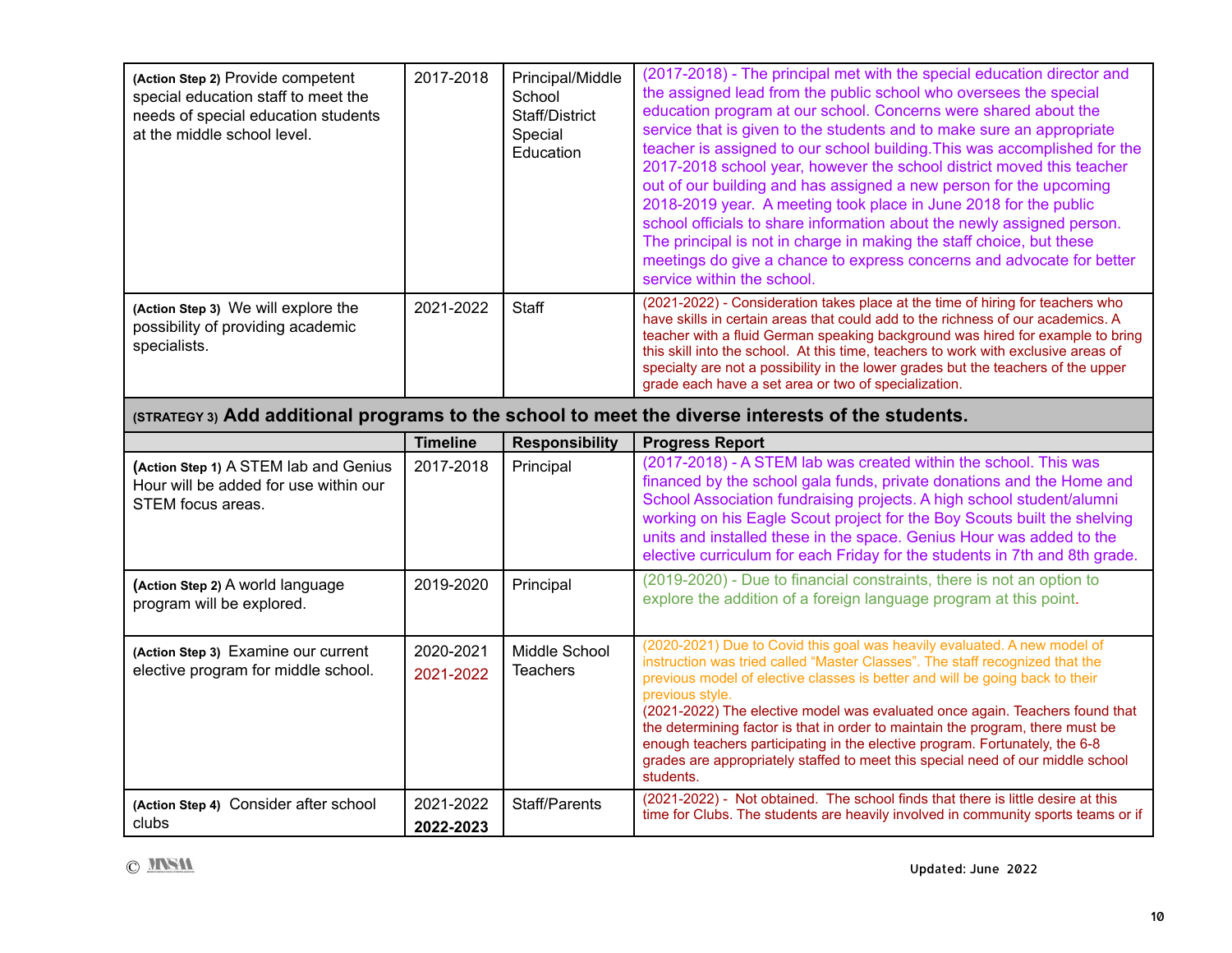|  | they are younger, they attend the after-school daycare program that offers many<br>activities and opportunities. |
|--|------------------------------------------------------------------------------------------------------------------|

## **MNSA**

### **(OBJECTIVE 3) St. Wenceslaus School will attract students and benefactors to our school community.**

#### **(STRATEGY 1) Develop a plan to increase enrollment.**

|                                                                              | <b>Timeline</b> | <b>Responsibility</b>       | <b>Progress Report</b>                                                                                                                     |
|------------------------------------------------------------------------------|-----------------|-----------------------------|--------------------------------------------------------------------------------------------------------------------------------------------|
| (Action Step 1) The strengths of the<br>school will be promoted by improving | 2017-2018       | Marketing and<br>Enrollment | (2017-2018) - Two staff members were assigned to post on social<br>media. New postings were done every day or at a minimum of every        |
| social media communication.                                                  |                 | Committee                   | other day throughout the school year. Community pages also were<br>posted on social media with fliers of many school events.               |
| (Action Step 2) A formalized procedure                                       | 2017-2018       | Marketing and               | (2017-2018) - The marketing committee developed a marketing                                                                                |
| for school tours will be developed.                                          |                 | Enrollment<br>Committee     | inquiry form to be used by any person who makes initial contact with<br>a prospective family. These were used in the school office. as a   |
|                                                                              |                 | Principal                   | tracking system for all inquiries; phone calls, tours, and other.                                                                          |
| (Action Step 3) A professional                                               | 2017-2018       | Marketing and               | (2017-2018) - Grant money that was obtained for our marketing                                                                              |
| marketing video will be developed.                                           |                 | Enrollment<br>Committee     | efforts by CSCOE and the school had two professional videos made.<br>One highlights the entire school with a strong emphasis on our STEM   |
|                                                                              |                 |                             | program. A much shorter video highlights the preschool program.                                                                            |
| (Action Step 4) Banners/signage will be                                      | 2018-2019       | Marketing and               | (2017-2018) - Preschool banners are posted in the school yard and                                                                          |
| created to advertise and identify the                                        | 2017-2018       | Enrollment                  | on busy corners of the local community. Yard signs have been                                                                               |
| school and preschool.                                                        |                 | Committee                   | distributed to school families and canvas the community. New<br>signage has been designed and is currently being manufactured              |
|                                                                              |                 |                             | especially for the school. They will be installed on the school campus                                                                     |
|                                                                              |                 |                             | during the summer 2018 pointing the way to the main entrances.                                                                             |
| (Action Step 5) Develop a plan to                                            | 2018-2019       | Marketing and               | (2018-2019) - The school has an active marketing committee with a                                                                          |
| market our school as a pre-K through                                         |                 | Enrollment<br>Committee     | plan to help the local community learn about the school. There are                                                                         |
| 8 program.                                                                   |                 |                             | long term and short term goals to achieve these goals. .Many of the<br>marketing projects are supported through the marketing plan set up  |
|                                                                              |                 |                             | for CSCOE funding.                                                                                                                         |
|                                                                              | 2019-2020       |                             | (2019-2020) - A new tuition plan has been launched to encourage                                                                            |
|                                                                              |                 |                             | parents to bond together in the marketing efforts with incentives to                                                                       |
|                                                                              |                 |                             | get reduced tuition for additional students who join classes, for<br>students who are registered early, and for students who transfer from |
|                                                                              |                 |                             | public schools. Brochures and handouts for all grade levels include                                                                        |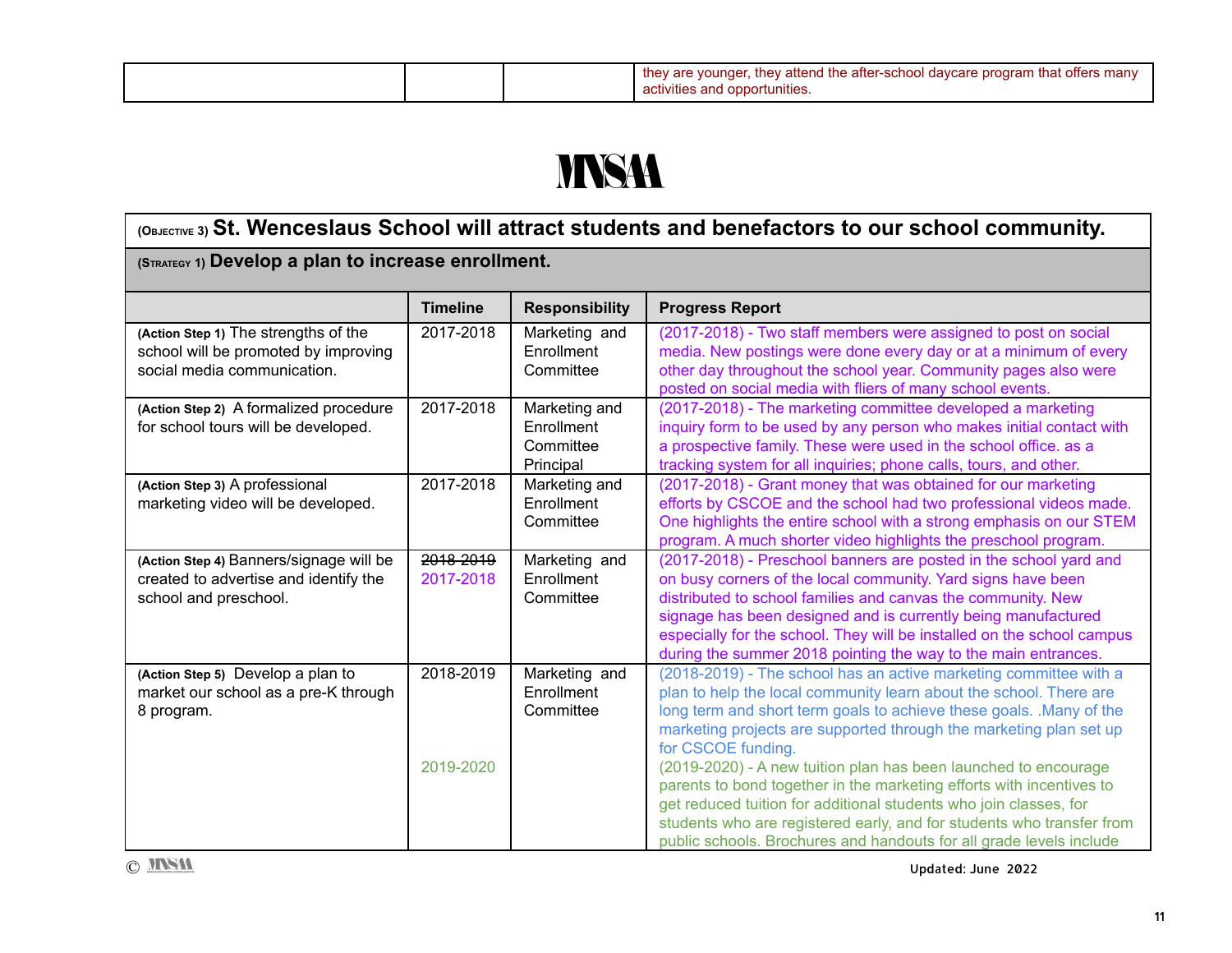|                                                                                      |                                   |                                                     | [preschool - grade 8. Any promotional ads include the full school<br>program and not in isolation.                                                                                                                              |
|--------------------------------------------------------------------------------------|-----------------------------------|-----------------------------------------------------|---------------------------------------------------------------------------------------------------------------------------------------------------------------------------------------------------------------------------------|
| (Action Step 6) A virtual tour of the<br>school will be available on the<br>website. | <del>2022-2023</del><br>2020-2021 | Faculty<br>Marketing and<br>Enrollment<br>committee | (2020-2021) A virtual tour is now available on the school website.<br>The tour is used for virtual meetings of parents as well as for parents<br>who might want to peek inside of the school classrooms to see the<br>facility. |

### **(STRATEGY 2) Formulate and institute an alumni outreach plan.**

|                                                                                                                                                                                                           | <b>Timeline</b> | <b>Responsibility</b>                     | <b>Progress Report</b>                                                                                                                                                                                                                                                                                                                                                                                                |
|-----------------------------------------------------------------------------------------------------------------------------------------------------------------------------------------------------------|-----------------|-------------------------------------------|-----------------------------------------------------------------------------------------------------------------------------------------------------------------------------------------------------------------------------------------------------------------------------------------------------------------------------------------------------------------------------------------------------------------------|
| (Action Step 1) Recruitment of<br>additional alumni to serve on<br>alumni/endowment board of<br>directors.                                                                                                | 2017-2018       | Alumni<br>Committee                       | (2017-2018) - Endowment board members recruited two new<br>members to the committee and they were voted in on June 7, 2018.                                                                                                                                                                                                                                                                                           |
| (Action Step 2) Mailing to increase the<br>number of email addresses to be<br>gathered for alumni.                                                                                                        | 2018-2019       | Alumni<br>Committee                       | (2018-2019) - Alumni received an invitation to an all school reunion<br>asking them for updated contact information. A new school website<br>has a page for alumni to give us their email data. A new database<br>program (Sales Force) has been instituted into the school and staff<br>are working to input data.                                                                                                   |
| (Action Step 3) Alumni will be<br>invited/informed of school activities.                                                                                                                                  | 2018-2019       | Principal<br><b>Staff</b>                 | (2018-2019) - Through the collected email addresses, alumni receive<br>the weekly school news.<br>(2019-2020) All alumni will be invited to the school annual<br>auction/gala. Many participated. Alumni have been invited to virtus<br>Zoom meetings in the area of development.                                                                                                                                     |
| (Action Step 4) Outreach to alumni for<br>financial support and endowment<br>funds will advance.                                                                                                          | 2020-2021       | Alumni<br>Committee                       | (2019-2020) - The endowment board of directors reached out by mail<br>to all donors to the alumni funds. A newsletter was sent to all alumni<br>in December 2019. Efforts are being formulated with our Core team<br>about increased participation and support from the Alumni.                                                                                                                                       |
| (Action Step 5) Communications with<br>alumni on the needs of the school<br>will be developed.                                                                                                            | 2020-2021       | Principal<br><b>SAC</b> members           | (2020-2021) A small task force core group held two in person meetings and<br>two virtual meetings over the past year. The meetings were by invitation only.<br>Participants were asked to share their best impressions and the perceived<br>needs of the school with each other. This was an initial information-gathering<br>exercise. Later these comments will be used to make development and<br>marketing plans. |
| (Action Step 6) Reach out to Alumni<br>through direct mailing, bulletins, and<br>through social media to continue to<br>gather more e-mail addresses and<br>make connections at least twice each<br>vear. | 2021-2022       | Principal/<br>Development<br><b>Staff</b> | (2021-2022) - An alumni outreach person has been hired and has been<br>working to update the alumni database for future mailings. One mailing<br>contact has been made with the alumni for donations with reply cards<br>enclosed to gather information for future mailings and to obtain gifts t our<br>endowment funds.                                                                                             |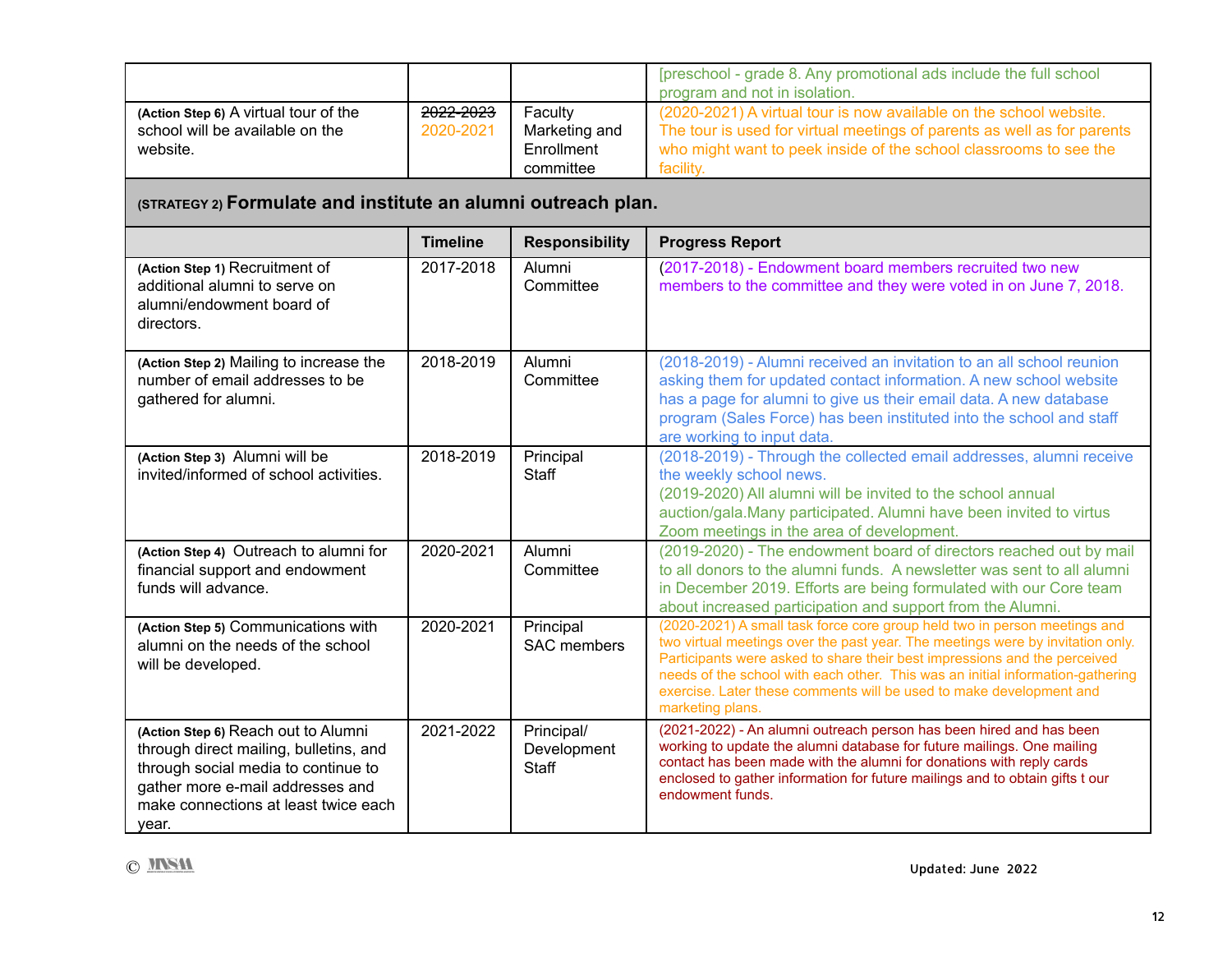| (STRATEGY 3) Formulate and institute an outreach plan to all stakeholders and other benefactors.                                                                                                                                                                  |                        |                                              |                                                                                                                                                                                                                                                                                                                                                                                                                                                                                                                                                                                                                                                                                                                                                                                                                            |
|-------------------------------------------------------------------------------------------------------------------------------------------------------------------------------------------------------------------------------------------------------------------|------------------------|----------------------------------------------|----------------------------------------------------------------------------------------------------------------------------------------------------------------------------------------------------------------------------------------------------------------------------------------------------------------------------------------------------------------------------------------------------------------------------------------------------------------------------------------------------------------------------------------------------------------------------------------------------------------------------------------------------------------------------------------------------------------------------------------------------------------------------------------------------------------------------|
| (Action Step 1) An annual written<br>report to stakeholders will be<br>provided on the school website.                                                                                                                                                            | 2017-2018              | School<br>Advisory<br>Council                | (2017-2018) - A written annual report was developed in January<br>2018. The written report was sent out in an email along with the<br>weekly newsletter to staff, school families, donors, parish staff,<br>grandparents, and other friends of the school. The report was<br>available on the school website via a link on the main page of the<br>school website. An annual report meeting took place on February 26,<br>2018. This meeting was advertised to the school and the parish<br>community through newsletters and parish bulletin. The meeting was<br>open to the public and at that meeting the School Advisory Council<br>went over items in the annual report with those in attendance in a<br>more detailed format. The report contained the goals from the<br>strategic plan for the 2017-18 school year. |
| (Action Step 2) A formal development<br>plan will be created.                                                                                                                                                                                                     | 2018-2019<br>2019-2020 | School<br>Advisory<br>Council                | (2018-2019) - A small group consisting of marketing staff, teachers,<br>and principal attended development workshop sessions offered by<br>CSCOE. A plan is currently in progress with a goal of reaching out for<br>an annual fund.<br>(2019-2020) - Formation of development plan is expanding with<br>support from Frank Donaldson workshops. A core development<br>committee has been formed and has conducted several meetings to<br>reach out to the school and parish community in support of a<br>development plan which leads to marketing, involvement, and<br>eventually an annual fund.                                                                                                                                                                                                                        |
| (Action Step 3) In cooperation with the<br>SWS endowment trustees, steadily<br>build an endowment that will provide<br>increased revenue for many years to<br>come.                                                                                               | 2018-2019              | Alumni<br>Endowment<br><b>Board</b>          | (2018-2019) - The alumni endowment board meets twice each year.<br>The members of the committee make phone calls, meet in person,<br>and send notes to groups of alumni explaining the endowment<br>process and getting donations sent to the school.                                                                                                                                                                                                                                                                                                                                                                                                                                                                                                                                                                      |
| (Action Step 4) Work with the CSCOE<br>development connection to rekindle<br>the core group concept and invite<br>additional supporters and alumni to<br>join in the conversations about the<br>best things and the things that need<br>improvement in the school | 2021-2022<br>2022-2023 | Principal and<br>Core Team<br><b>Members</b> | (2021-2022) - No further action or progress has been done in this area. This<br>is due to time constraints on staff members leading this process. The<br>development process will continue in the future if possible by freeing up the<br>trained core team members from regular teaching duty so that they can focus<br>on rekindling the development efforts                                                                                                                                                                                                                                                                                                                                                                                                                                                             |
| (STRATEGY 4) Create a plan to revise and manage school website.                                                                                                                                                                                                   |                        |                                              |                                                                                                                                                                                                                                                                                                                                                                                                                                                                                                                                                                                                                                                                                                                                                                                                                            |
|                                                                                                                                                                                                                                                                   | <b>Timeline</b>        | <b>Responsibility</b>                        | <b>Progress Report</b>                                                                                                                                                                                                                                                                                                                                                                                                                                                                                                                                                                                                                                                                                                                                                                                                     |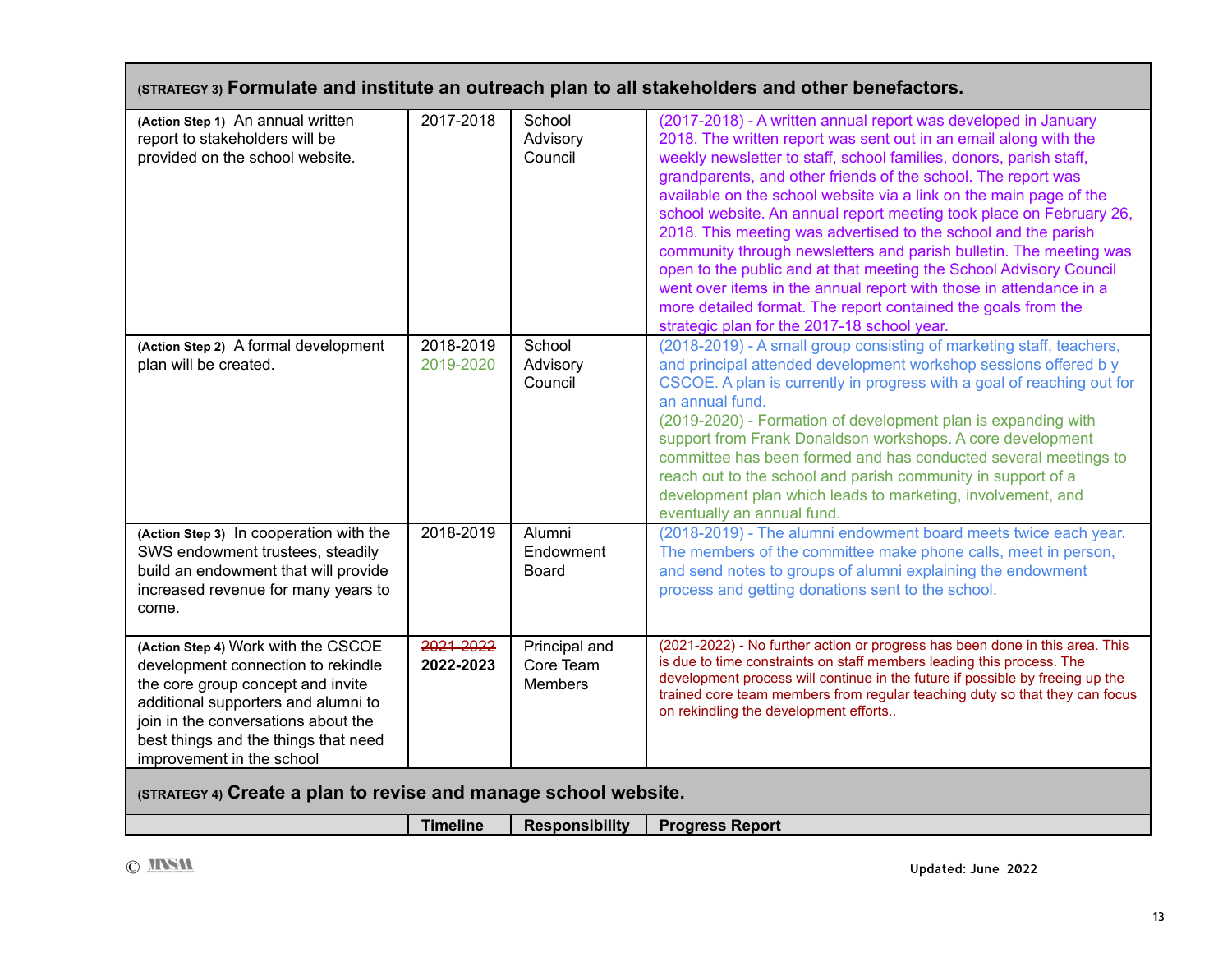| (Action Step 1) Compare other school<br>websites from the Archdiocese.                                                                            | 2017-2018              | Technology<br>and Marketing<br>Committees        | (2017-2018) - The marketing committee met each month of the<br>2017-18 school year. They viewed websites from other similar<br>Catholic Schools. The technology committee did the same.<br>Conversation took place at each meeting to define and fine tune the<br>desired changes that the school would incorporate into the new<br>website design.                                          |
|---------------------------------------------------------------------------------------------------------------------------------------------------|------------------------|--------------------------------------------------|----------------------------------------------------------------------------------------------------------------------------------------------------------------------------------------------------------------------------------------------------------------------------------------------------------------------------------------------------------------------------------------------|
| (Action Step 2) Explore possible<br>website development from a<br>professional web builder.                                                       | 2017-2018              | Technology<br>Committee                          | (2017-2018)- A professional website designer was hired in Fall 2017.<br>The marketing committee and the technology committee gave input<br>for the new school website to the designer. The designer has been<br>working from December 2017 to present to write material for the new<br>website. It is scheduled to be released on July 1, 2018.                                              |
| (Action Step 3) The school will add a<br>section to the website to showcase<br>our STEM implementation.                                           | 2018-2019              | Marketing<br>Committee.<br>Faculty               | (2018-2019) - The school built a new website in August 2019. There<br>is an emphasis on our STEM Infusion. An entire page of the website<br>is dedicated to STEM.                                                                                                                                                                                                                            |
| (Action Step 4) The preschool<br>link/page will be reviewed and<br>revised.                                                                       | 2018-2019              | Marketing<br>Committee<br><b>Preschool Staff</b> | (2018-2019) - The preschool page has been updated and is<br>maintained daily by the preschool staff.                                                                                                                                                                                                                                                                                         |
| (Action Step 5) The school will add a<br>"meet the staff" section to our school<br>website.                                                       | 2019-2020              | Marketing<br>Committee<br>Faculty                | (2019-2020) - The website contains a brief write up and a picture of<br>each staff person.                                                                                                                                                                                                                                                                                                   |
| (Action Step 6) A link for alumni to<br>submit contact information online will<br>be added to the webpage.                                        | 2019-2020              | Technology<br>Committee                          | (2019-2020) - The main page of the website has a button for alumni<br>to submit contact information. A request for update was put into the<br>mailed newsletter as well.                                                                                                                                                                                                                     |
| (Action Step 7) School website<br>pages/links will be reviewed and<br>updated.                                                                    | 2020-2021              | Marketing<br>Committee<br>Faculty                | (2020-2021) The principal and technologist have focused on the website t a<br>higher degree. Especially during the covid pandemic, it was important to<br>have clear and correct communications to the families.                                                                                                                                                                             |
| (Action Step 8) Review the class pages<br>on the website and update each<br>page with current information about<br>the workings of the classroom. | 2021-2022<br>2022-2023 | <b>Teachers</b>                                  | (2021-2022) - All staff members who host a class page were required to<br>update their class pages to comply with the school protocols for<br>communication to parents. An update was done in fall 2021 and teachers<br>continued through the school year, however with a large number of new staff<br>members hired for the 22-23 school year, this action step will stay in high<br>focus. |

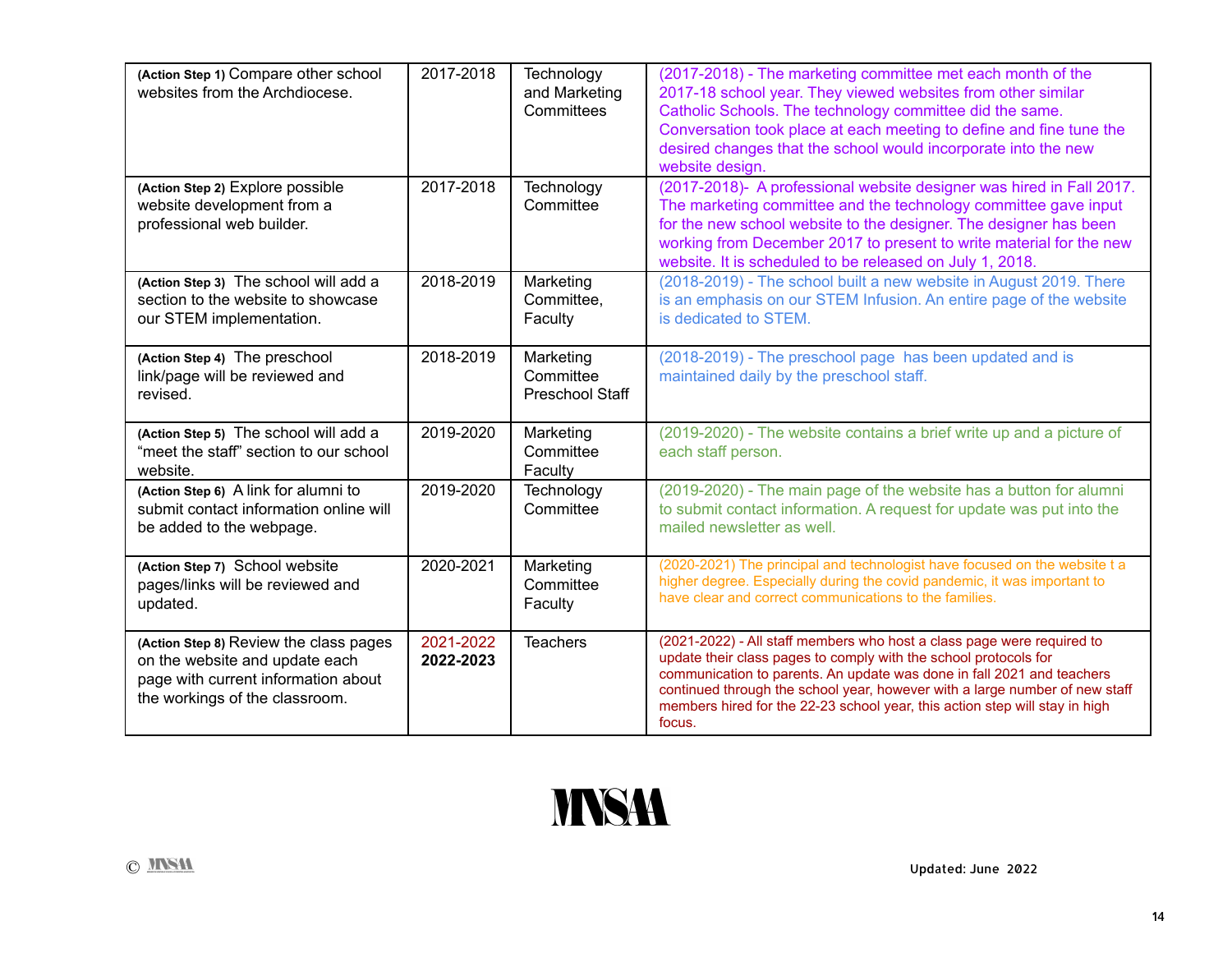**(OBJECTIVE 4) Administrative structures will ensure that SWS is a growing and thriving school community for future generations of students.**

**(STRATEGY <sup>1</sup>) Increase active planning by the School Advisory Council .**

|                                                                                                                | <b>Timeline</b>                       | <b>Responsibility</b>        | <b>Progress Report</b>                                                                                                                                                                                                                                                                                                                                                                                                                                                                                                 |
|----------------------------------------------------------------------------------------------------------------|---------------------------------------|------------------------------|------------------------------------------------------------------------------------------------------------------------------------------------------------------------------------------------------------------------------------------------------------------------------------------------------------------------------------------------------------------------------------------------------------------------------------------------------------------------------------------------------------------------|
| (Action Step 1) Annual orientation<br>sessions will be attended by SAC<br>members.                             | 2017-2018<br>Annually in<br>August    | Members of the<br><b>SAC</b> | (2017-2018) - A guest speaker was invited to two School Advisory<br>Council meetings to do an orientation of the entire council as to the roles<br>and functions of their position and the relationship of the council to the<br>principal, staff, and community. The first training took place on August<br>21, 2017. A follow up session took place on September 25, 2017 in<br>which the pastor joined the trainer to review materials covered at the first<br>meeting and added more insight from his perspective. |
| (Action Step 2) Subcommittees of the<br>SAC will set goals for committee<br>involvement and future directions. | 2017-2018<br>Annually in<br>September | Members of the<br><b>SAC</b> | (2017-2018) - School Advisory Council members set goals for their<br>subcommittees and presented these to the council at the meeting on<br>October 23, 2017. Subcommittee goals were reviewed at each and<br>every meeting for the rest of the 2017-18 school year.                                                                                                                                                                                                                                                    |
| (Action Step 3) Parents will be informed<br>of SAC activities and goals.                                       | 2017-2018<br>Annually in<br>February  | Members of the<br><b>SAC</b> | (2017-2018) - The School Advisory Committee posted 4-5 highlights<br>each month of the work that was being done. This is posted on the<br>school website under the School Advisory tab. Furthermore, the School<br>Advisory Council makes a presentation at the annual parent meeting in<br>February.                                                                                                                                                                                                                  |

#### **(STRATEGY 2) Set budgets to sustain goals for growth in enrollment, curricular development, and staff compensation.**

|                                                                                                                     | <b>Timeline</b> | <b>Responsibility</b>        | <b>Progress Report</b>                                                                                                                                                                                                                                                                                                                                       |
|---------------------------------------------------------------------------------------------------------------------|-----------------|------------------------------|--------------------------------------------------------------------------------------------------------------------------------------------------------------------------------------------------------------------------------------------------------------------------------------------------------------------------------------------------------------|
| (Action Step 1) Tuition and fundraising<br>structures will be studied to creatively<br>increase financial outcomes. | 2018-2019       | Members of the<br><b>SAC</b> | (2018-19) - Fundraising is a constant item for discussion at our School<br>Advisory Council meetings. One subcommittee evaluated the process<br>and timing of the fundraisers. In the current year, two fundraisers were<br>replaced with one that will generate more income.                                                                                |
| (Action Step 2) Enrollment will be<br>increased to maximize fiscal staff<br>potential.                              | 2020-2021       | Members of the<br><b>SAC</b> | (2020-2021) Enrollment was increased for the school year due to Covid. The<br>role of the School Advisory Council was to keep a close eye on the involvement<br>of the new families with an emphasis to keep these students involved in the<br>school for the future years. Additional staff members were hired to accommodate<br>the needs of the students. |
| (Action Step 3) New funding sources will<br>be sought through alumni and school<br>supporters.                      | 2020-2021       | Members of the<br><b>SAC</b> | (2020-2021) The alumni endowment board has been persistently making<br>contacts with alumni for substantial donations to be given to the endowment<br>fund.                                                                                                                                                                                                  |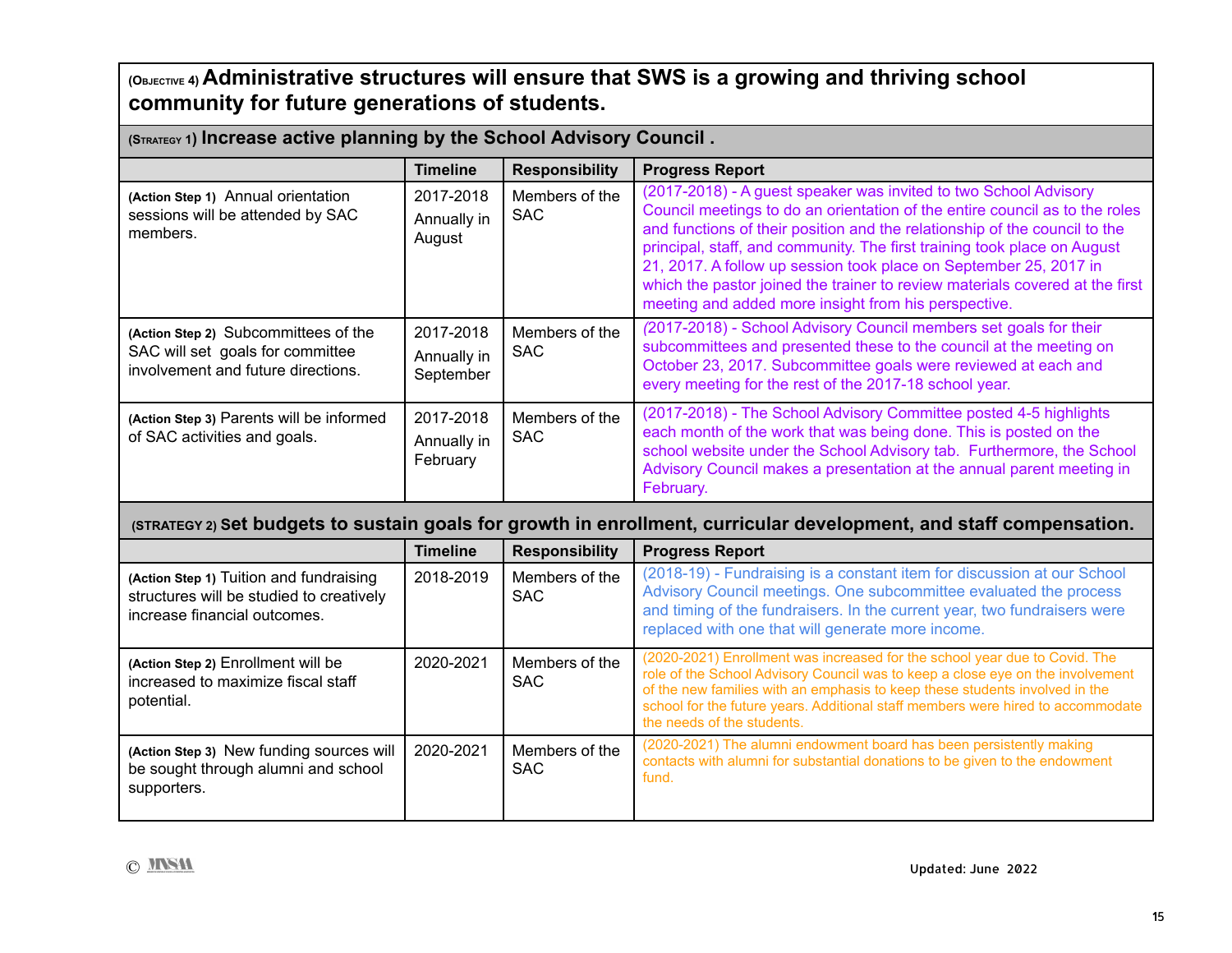**(STRATEGY 3) Provide professional development opportunities for staff.**

|                                                                                                                       | <b>Timeline</b>       | <b>Responsibility</b>            | <b>Progress Report</b>                                                                                                                                                                                                                                                                                                                                                                                   |
|-----------------------------------------------------------------------------------------------------------------------|-----------------------|----------------------------------|----------------------------------------------------------------------------------------------------------------------------------------------------------------------------------------------------------------------------------------------------------------------------------------------------------------------------------------------------------------------------------------------------------|
| (Action Step 1) School staff will conduct<br>productive annual reviews based on<br>goals for growth.                  | 2017-2018<br>annually | Principal                        | (2017-2018) - The principal worked with the entire school staff to set<br>personal goals. Each staff member was responsible for setting up a plan<br>to obtain their personal goals for growth. These goals were reviewed at<br>the end of the school year during the one-to-to annual review.<br>Classroom observations were also reviewed for the professional staff at<br>the annual review meetings. |
| (Action Step 2) Peer professional<br>learning communities will be prioritized<br>in the weekly schedule.              | 2017-2018<br>Annually | Principal                        | (2017-2018) - PLC times were built into the schedule of each<br>professional staff member. These times were not negotiable and<br>guidelines were described to keep teachers focused on learning<br>together. Specialists and support staff covered the classrooms to make<br>this possible within the schedule. A separate weekly PLC was also put<br>in place for specialists and support staff.       |
| (Action Step 3) Teachers will develop<br>professional goals for improvement<br>and action plans for self-improvement. | 2017-2018             | <b>Teachers</b>                  | (2017-2018) - Staff members were required to set goals and have a plan<br>on how they would achieve these goals for growth. They were<br>developed in September and reviewed in April or May. These documents<br>will be used in setting goals for the next school year - fall 2018. This will<br>be an annual request of teachers for this point forward.                                               |
| (Action Step 4) Revise and update the<br>existing staff professional<br>development plan.                             | 2018-2019             | Principal and<br><b>Teachers</b> | (2018-2019) - The staff professional development plan includes<br>opportunities for small groups of teachers to choose and attend an<br>outside workshop in the area of literacy, comprehension, and vocabulary<br>development. This goal falls in line with the school wide goals for<br>increasing our students reading comprehension abilities.                                                       |
| (Action Step 5) Financial support will<br>provide for staff development in the<br>priority curriculum areas.          | 2018-2019             | Principal                        | (2018-2019) -A grant from CSCOE was written and obtained to support<br>staff professional development opportunities in the area of<br>comprehension.                                                                                                                                                                                                                                                     |
| (Action Step 6) In light of the new staff<br>members and a decrease in                                                | 2021-2022             | Principal,<br><b>Teachers</b>    | (2021-2022) - Our school continues to have a dramatic change in teaching staff.<br>With these changes it becomes more apparent that professional development is                                                                                                                                                                                                                                          |
| © MSH                                                                                                                 |                       |                                  | Updated: June 2022                                                                                                                                                                                                                                                                                                                                                                                       |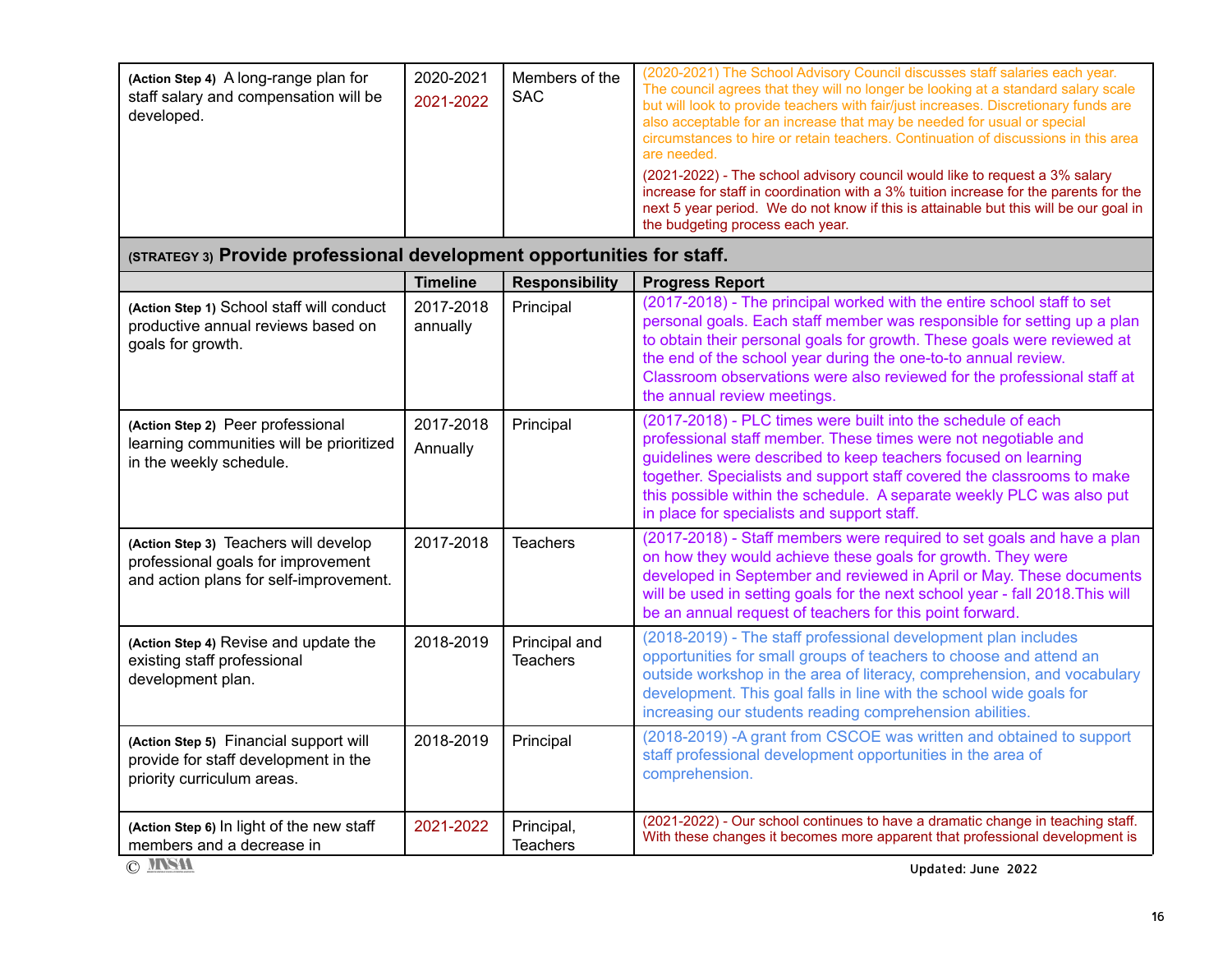| professional development due to<br>COVID, a new professional<br>development plan will be formulated<br>for the next 2-3 years.                                                                                                          | 2022-2023       |                                       | necessary. Our professional development plan focuses around four main areas<br>of our school programs: literacy, STEM, science, growth mindset.                                                                                                                                                                                                                                                                                                                                                                                                                                                                                                              |
|-----------------------------------------------------------------------------------------------------------------------------------------------------------------------------------------------------------------------------------------|-----------------|---------------------------------------|--------------------------------------------------------------------------------------------------------------------------------------------------------------------------------------------------------------------------------------------------------------------------------------------------------------------------------------------------------------------------------------------------------------------------------------------------------------------------------------------------------------------------------------------------------------------------------------------------------------------------------------------------------------|
| (STRATEGY 4) Enhance administrative support.                                                                                                                                                                                            |                 |                                       |                                                                                                                                                                                                                                                                                                                                                                                                                                                                                                                                                                                                                                                              |
|                                                                                                                                                                                                                                         | <b>Timeline</b> | <b>Responsibility</b>                 | <b>Progress Report</b>                                                                                                                                                                                                                                                                                                                                                                                                                                                                                                                                                                                                                                       |
| (Action Step 1) Staff schedules will be<br>reconfigured to cover administrative<br>duties.                                                                                                                                              | 2018-2019       | Principal<br>Staff                    | (2018-19) - Administrative support was built into the schedule of several<br>non-teaching staff members. They work on paperwork, filing, and<br>organizational activities.                                                                                                                                                                                                                                                                                                                                                                                                                                                                                   |
| (Action Step 2) A list of administrative<br>functions that can be delegated to<br>current school staff will be developed.                                                                                                               | 2019-2020       | Principal<br>Staff                    | (2019-2020) The marketing team had several meetings to determine the<br>roles of each person. It was decided that administrative functions in the<br>following three areas would be delegated: new family contact, alumni<br>outreach, marketing/graphic design. This group meets weekly as each<br>member works independently in their designated area.Several teachers<br>and the communications director are involved with the principal in<br>leading the core team activities for development. Leadership is being<br>shared in this area. A new preschool director has been hired to take care<br>of administrative responsibilities in the preschool. |
| (Action Step 3) Finances will be sought<br>to secure additional administrative<br>support.                                                                                                                                              | 2020-21         | Principal<br>Members of<br><b>SAC</b> | (2020-2021) The pastor has approved funds to be used for administrative<br>support at the discretion of the principal. This equates to the amount of hiring<br>one person for support.                                                                                                                                                                                                                                                                                                                                                                                                                                                                       |
| (Action Step 4) Additional<br>administrative support will be hired to<br>lead predetermined areas of<br>administrative duties such as<br>fundraising, marketing, curriculum<br>development, alumni relations,<br>endowment growth, etc. | 2021-2022       | Principal<br>Members of<br><b>SAC</b> | (2021-2022) - A staff person was hired to help manage the alumni database.<br>Also a support person was hired to help with the events that take place for<br>marketing and recruitment of students.                                                                                                                                                                                                                                                                                                                                                                                                                                                          |



**(OBJECTIVE 5) The school will have a visionary technology plan.**

**(STRATEGY 1) Sustain and refresh current technology and equipment.**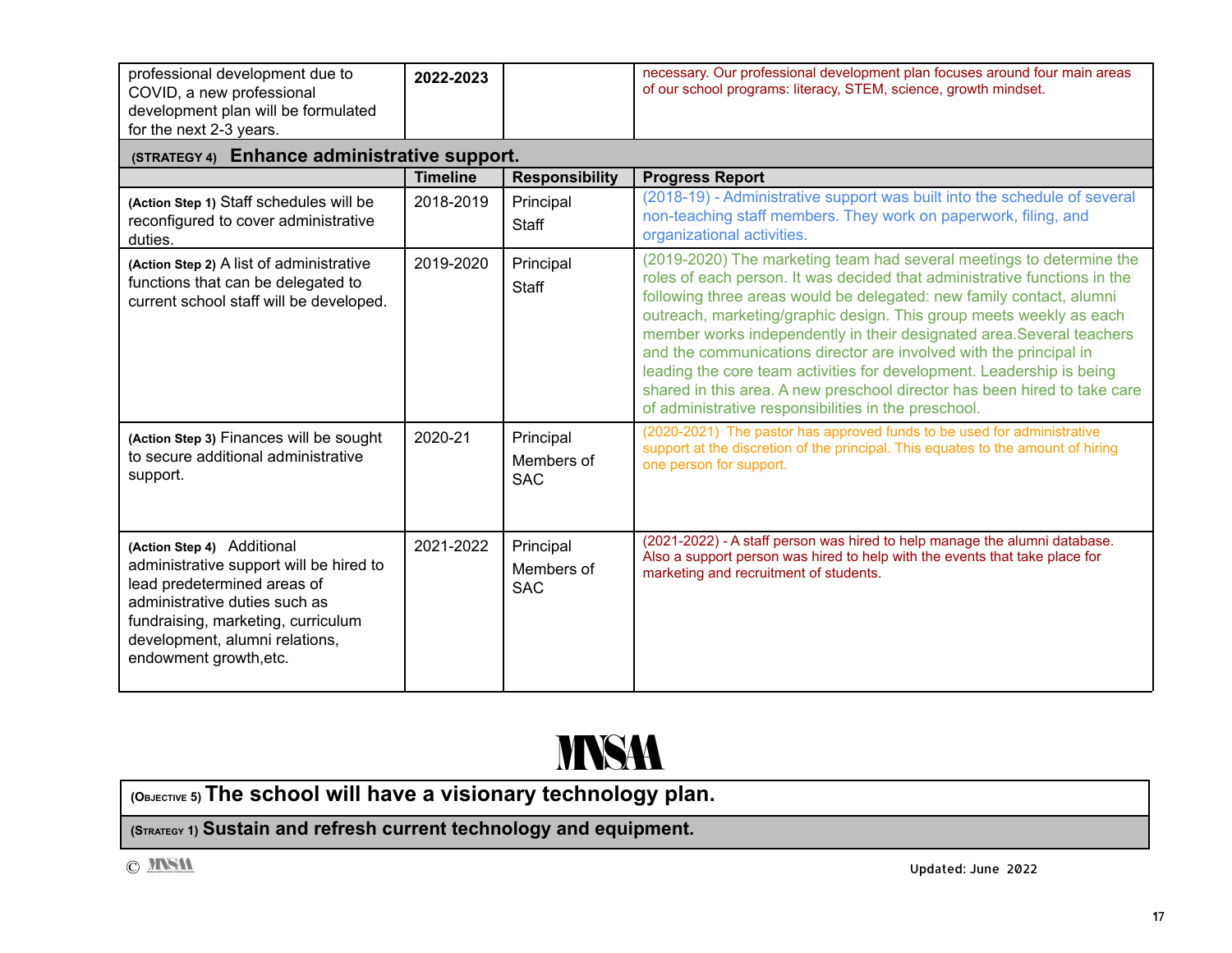|                                                                                                                                                                     | <b>Timeline</b>        | <b>Responsibility</b>                                             | <b>Progress Report</b>                                                                                                                                                                                                                                                                                                                                                                                                                                                             |  |
|---------------------------------------------------------------------------------------------------------------------------------------------------------------------|------------------------|-------------------------------------------------------------------|------------------------------------------------------------------------------------------------------------------------------------------------------------------------------------------------------------------------------------------------------------------------------------------------------------------------------------------------------------------------------------------------------------------------------------------------------------------------------------|--|
| (Action Step 1) A five year plan will be<br>developed pinpointing which pieces of<br>equipment will be scheduled for<br>refresh along a five year timeline.         | 2017-2018<br>2018-2019 | Technology<br>Committee                                           | (2017-2018) - The school has a five year plan for technology refresh,<br>however, through donations, fundraising and grants we have<br>completed the refresh of our equipment according to the plan. We have<br>exceeded expectations and purchased all items on our wish list. A new<br>plan will be developed for the next five years.                                                                                                                                           |  |
| (Action Step 2) Funding sources will be<br>investigated to support technology<br>upkeep.                                                                            | 2018-2019              | Technology<br>Committee<br><b>School Advisory</b><br><b>Board</b> | (2018-19) - The school advisory council developed a policy for families<br>to pay a technology fee on an annual basis. This fee will allow upkeep<br>to the program. Also, a grant has been written to FCSLA with hoes of<br>receiving funding to maintain our school technology.                                                                                                                                                                                                  |  |
| (STRATEGY 2) Develop financial sources for new and emerging technologies.                                                                                           |                        |                                                                   |                                                                                                                                                                                                                                                                                                                                                                                                                                                                                    |  |
|                                                                                                                                                                     | <b>Timeline</b>        | <b>Responsibility</b>                                             | <b>Progress Report</b>                                                                                                                                                                                                                                                                                                                                                                                                                                                             |  |
| (Action Step 1) STEM lab and ZSpace<br>will be incorporated into the school.                                                                                        | 2017-2018              | Staff<br>Principal                                                | (2017-2018) - The school developed an amazing STEM lab complete<br>with a makerspace, robots, STEM tools and equipment. ZSpace<br>computers have not been added due to the prohibitive high costs.                                                                                                                                                                                                                                                                                 |  |
| (Action Step 2) Technology grants will<br>be researched.                                                                                                            | 2018-2019              | Technology<br>Committee                                           | (2018-2019) - FCSLA grant has been applied for and results will be<br>known in September or October 2019.                                                                                                                                                                                                                                                                                                                                                                          |  |
| (Action Step 3) A grant writer will be<br>designated.                                                                                                               | 2018-2019              | Technology<br>Committee                                           | (2019-2019) - We have changed our focus to secure corporate<br>partners. "Stem education partners". The school has not yet developed<br>a relationship with a corporation to support us.                                                                                                                                                                                                                                                                                           |  |
| (Action Step 4) The technology<br>committee will come together to set<br>new goals for continuous<br>improvement in school technology use<br>and material supports. | 2021-2022<br>2022-2023 | Technology<br>Committee                                           | (2021-2022) - With many covid grants received to support technology, the<br>school is refreshing as many areas as possible by getting new computers for<br>staff members and students, adding Clevertouch boards, and making sure<br>connectivity is at its best. The school also participated with the parish in hiring<br>a technology management company to help with issues around technology.<br>A plan that leads our school into the future will be developed in 2022-2023. |  |
| (STRATEGY 3) Train staff in areas of new technology.                                                                                                                |                        |                                                                   |                                                                                                                                                                                                                                                                                                                                                                                                                                                                                    |  |
|                                                                                                                                                                     | <b>Timeline</b>        | <b>Responsibility</b>                                             | <b>Progress Report</b>                                                                                                                                                                                                                                                                                                                                                                                                                                                             |  |
| (Action Step 1) STEM teachers will<br>mentor other staff members.                                                                                                   | 2017-2018              | <b>Teaching Staff</b>                                             | (2017-2018) - The teacher STEM Buddy program has been set in<br>place and teachers have actively been working together to develop<br><b>STEM skills.</b>                                                                                                                                                                                                                                                                                                                           |  |
| (Action Step 2) Staff will participate in<br>continuing education as available                                                                                      | 2017-2018              | <b>Teaching Staff</b>                                             | (2017-2018) - Several teachers enrolled is STEM focused workshops<br>throughout the 2017-18 school year. Staff attended training sessions<br>provided by Tierney Brothers within the school building in the                                                                                                                                                                                                                                                                        |  |